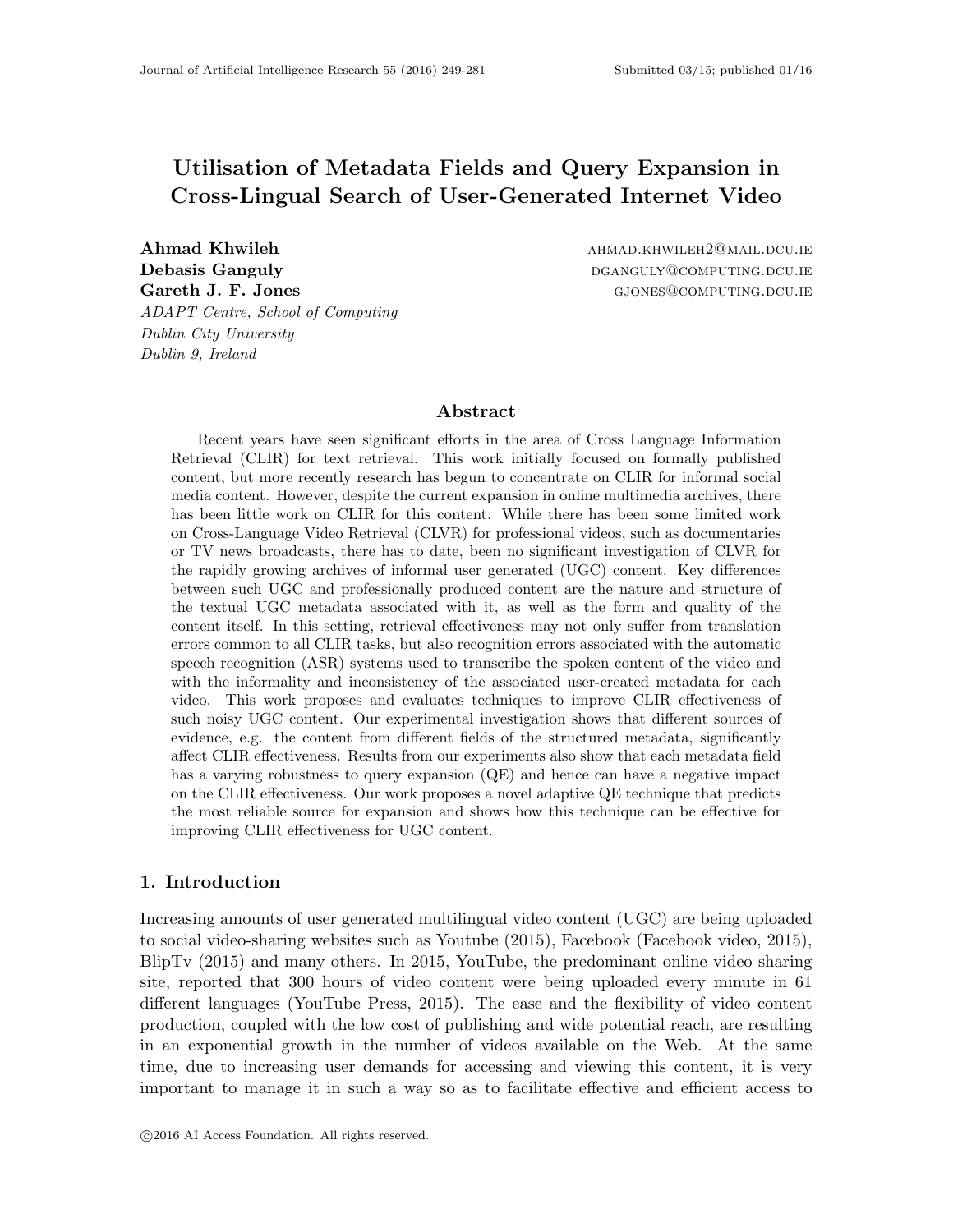it. The very large amounts of this content are creating the need for the development of sophisticated video retrieval systems, presenting new challenges and exciting opportunities for Information Retrieval (IR) research (Bendersky, Garcia-Pueyo, Harmsen, Josifovski, & Lepikhin, 2014; Naaman, 2012).

One of the key challenges for the effective exploitation of UGC content in a multilingual setting is effective search between the languages of the user queries and the content metadata. From the multilingual perspective, the quality of UGC depends solely on the characteristics of the individuals who actually produce or upload videos in each language. This lack of formal editorial control means that the uploaded videos are typically very varied across languages in terms of audio, visual and metadata quality. Moreover, the quantity and topical coverage of this content across different languages is very uneven, often meaning that satisfying an information need for a user of one language can only be achieved by providing relevant content in another language. For example, bilingual Arabic speakers frequently enter Arabic queries for which the only relevant content is in English, this is even more likely for video material where little UGC Arabic content is currently available in certain topics such as cultural or historical topics. This in fact is a classical use-case for Cross-Language Information Retrieval (CLIR) which seeks to enable users to enter search queries in one language to retrieve relevant content in another one. Translation technologies are key to successfully bridging the language gap between a user's query and the relevant content (Oard & Diekema, 1998; Herbert, Szarvas, & Gurevych, 2011).

The quality of monolingual search over UGC content is dependent on the effective utilization of the available metadata. CLIR search effectiveness will further depend on translation quality between query and content languages. There are many potential choices for how to design a robust CLIR framework for an Internet video search task, but the current lack of detailed investigation means that there is a lack of understanding of the specific challenges it represents and thus little or no guidance available for the choices that should be made in developing such a framework.

In this paper, we investigate CLIR search effectiveness over an archive of user-generated Internet video content originally used for the MediaEval 2012 Search and Hyperlinking task (Eskevich, Jones, Chen, Aly, Ordelman, & Larson, 2012a), which we extend to a CLIR task. We examine retrieval effectiveness using the title and the description metadata provided by the video uploader and automatic speech recognition (ASR) transcripts of the content. We further investigate the application of automatic query expansion on each source for improving the CLIR retrieval performance. Retrieval and query expansion are carried out using the Divergence From Randomness (DFR) IR model, and automatic translation is carried out using *Google Translate* (2015). To understand the task better, we undertake a detailed performance analysis examining the impact of different source metadata information on CLIR behaviour. However, our current investigation is limited to the application of state-of-the-art Machine Translation (MT) and information retrieval (IR) methods to this task, in order to establish the basis for further investigations.

The remainder of this paper is structured as follows: Section 2 gives some general background on CLIR, Section 3 reviews related work, Section 4 describes the test set used in our experiments and the evaluation metric, Section 5 describes initial retrieval experiments examining the relative CLIR effectiveness of each source of evidence (ASR, Title and Description), Section 6 describes our approach to improving CLIR effectiveness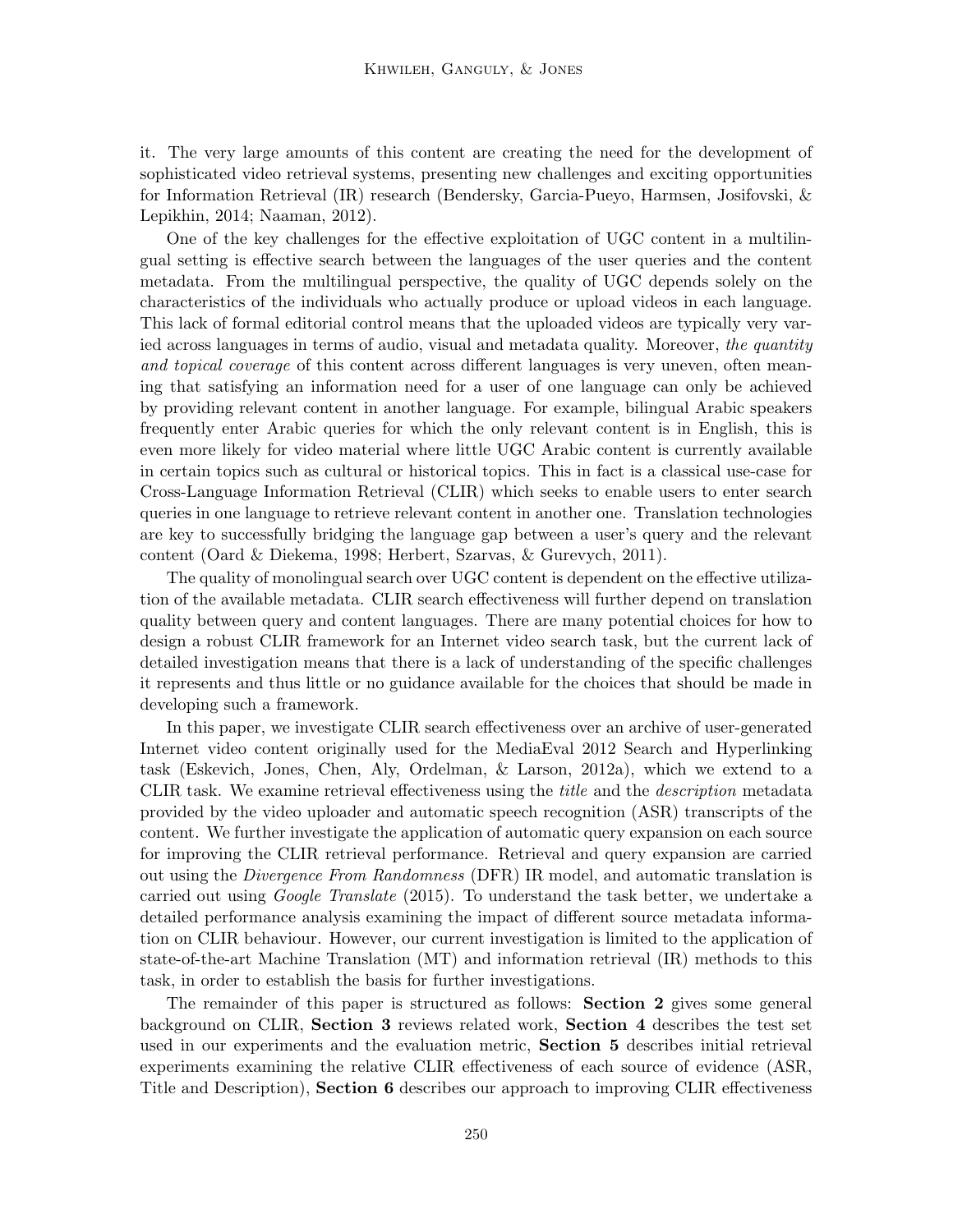using careful adjustment of the retrieval algorithm setting, Section7 describes our approach to improving CLIR effectiveness using automatic query expansion techniques, Section 8 concludes the paper and provides directions for further work.

# 2. Cross Language Information Retrieval

As stated previously, the goal of CLIR is to satisfy a user information need expressed as a query in one language using a content from another language. CLIR techniques use translation to bridge this language barrier between the query and the indexed content. These techniques differ mainly as to where the translation module is to be placed, either in the query processing or the document indexing stage. Figure 1 shows how CLIR techniques can utilise translation technologies to bridge the barrier between query language (L2) and document language (L1). The Query Translation approach (QT CLIR) is the most common



Figure 1: Document and Query based CLIR Techniques.

CLIR technique (Oard & Diekema, 1998; Herbert et al., 2011; Sokolov, Hieber, & Riezler, 2014); where the query is translated to match the index language (L1). This technique is known to be low cost (per translated query) and easy to implement, since a translation tool can be used online at retrieval time to translate the query into the document language. Yet this approach is very dependent and sensitive to the quality of the query translation for retrieval. Some queries may lack context and semantic content, which makes them harder to interpret and translate. Previous literature has explored multiple techniques to overcome these issues either by improving the translation quality using various translation techniques (Chen, Hueng, Ding, & Tsai, 1998; Gao, Nie, Xun, Zhang, Zhou, & Huang, 2001; Varshney & Bajpai, 2014; Lee, Chen, Kao, & Cheng, 2010) or by improving the query itself using query reformulation techniques such as Query Expansion (QE) in a Relevance Feedback (RF) process (Carpineto & Romano, 2012).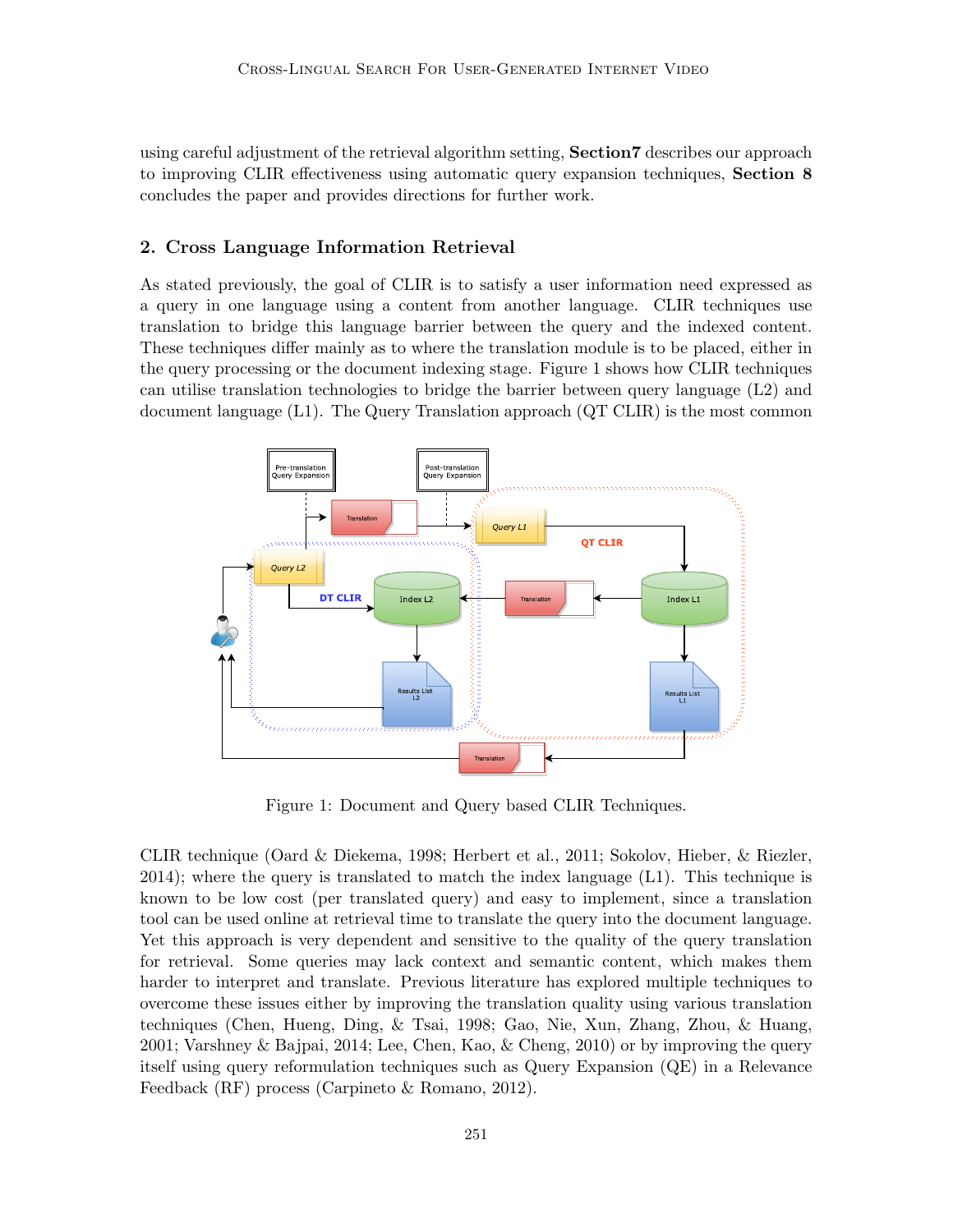QE in RF operates by selecting terms from documents which have been marked as relevant by the user and adding them to the original query. In the absence of user created relevance data, the top ranked documents can be assumed relevant in a process often referred to as pseudo relevance feedback (PRF). Although noisy, PRF has shown to be effective for improving the overall retrieval effectiveness (Bellaachia & Amor-Tijani, 2008). In crosslingual settings, the query can be expanded before translation to provide a more effective query for translation using a pre-translation QE technique (Ballesteros & Croft, 1997). QE expansion can also be applied after translation (post-translation QE), or using a combination of pre-translation and post-translation QE as shown in Figure 1, in order to alleviate the impact on IR effectiveness arising from translation problems (Ballesteros & Croft, 1998; Rogati & Yang, 2002).

The alternative to QT CLIR is Document Translation (DT CLIR) where all documents in the collection are translated to the query language (Oard  $\&$  Hackett, 1998; Lee  $\&$  Croft, 2014). Several arguments suggest that DT should be competitive or superior to QT CLIR for some tasks, due to the fact that it is less sensitive to translation errors. DT has the advantage that all translation is carried out offline prior to retrieval, which allows for the possibility of having a more tuned and accurate translation. Another advantage of DT CLIR is that it does not require any result translation as shown in Figure 1, since documents are already translated at index time. However, while DT CLIR has been shown to be effective for several tasks, its application in CLIR settings is often impractical due to the very large amount of time and resources required for document translation. Particularly, when the document collection is large and search is to be carried out across multiple language pairs. A less common CLIR technique which has shown to be effective, is the Hybrid CLIR approach which utilises both document and query translation approaches, thus allowing the relative advantages of both approaches to complement each other (McCarley, 1999; Kishida & Kando, 2006; Parton, McKeown, Allan, & Henestroza, 2008).

Several approaches have been proposed to carry the translation process in the CLIR framework. The most commonly used ones are bilingual dictionaries and machine translation (MT) (Zhou, Truran, Brailsford, Wade, & Ashman, 2012). Bilingual dictionaries perform a word-by-word translation using a machine-readable dictionary which has sets of entries of words and their possible translations in the other language (Pirkola, Hedlund, Keskustalo,  $\&$  Järvelin, 2001). This approach can suffer from issues such as coverage, since some words may not be contained in the machine-readable dictionary, and ambiguity since it relies on a dictionary where many words have multiple possible translations and selecting the correct translation among them is a non-trivial task. Machine translation (MT) techniques use a trained system to perform an automatic translation of free-text from one natural language to another (Nikoulina, Kovachev, Lagos, & Monz, 2012; Magdy & Jones, 2014). While MT can also have similar dictionary coverage problems, the creation of a single best translation addresses the translation ambiguity issues. In recent years, MT has become the most commonly used technique in CLIR due to the increasing availability of high quality off-the-shelf MT systems. Most CLIR research has dealt with the translation module as a black-box without any control over the translation process, and rather used one of the freely available online translation tools such as Google Translate (2015), Bing translate (2015) and others, which have proven to be effective. For example, in the CLEF evaluation campaigns 2009 (CLEF, 2015a), the best performing non-Google MT system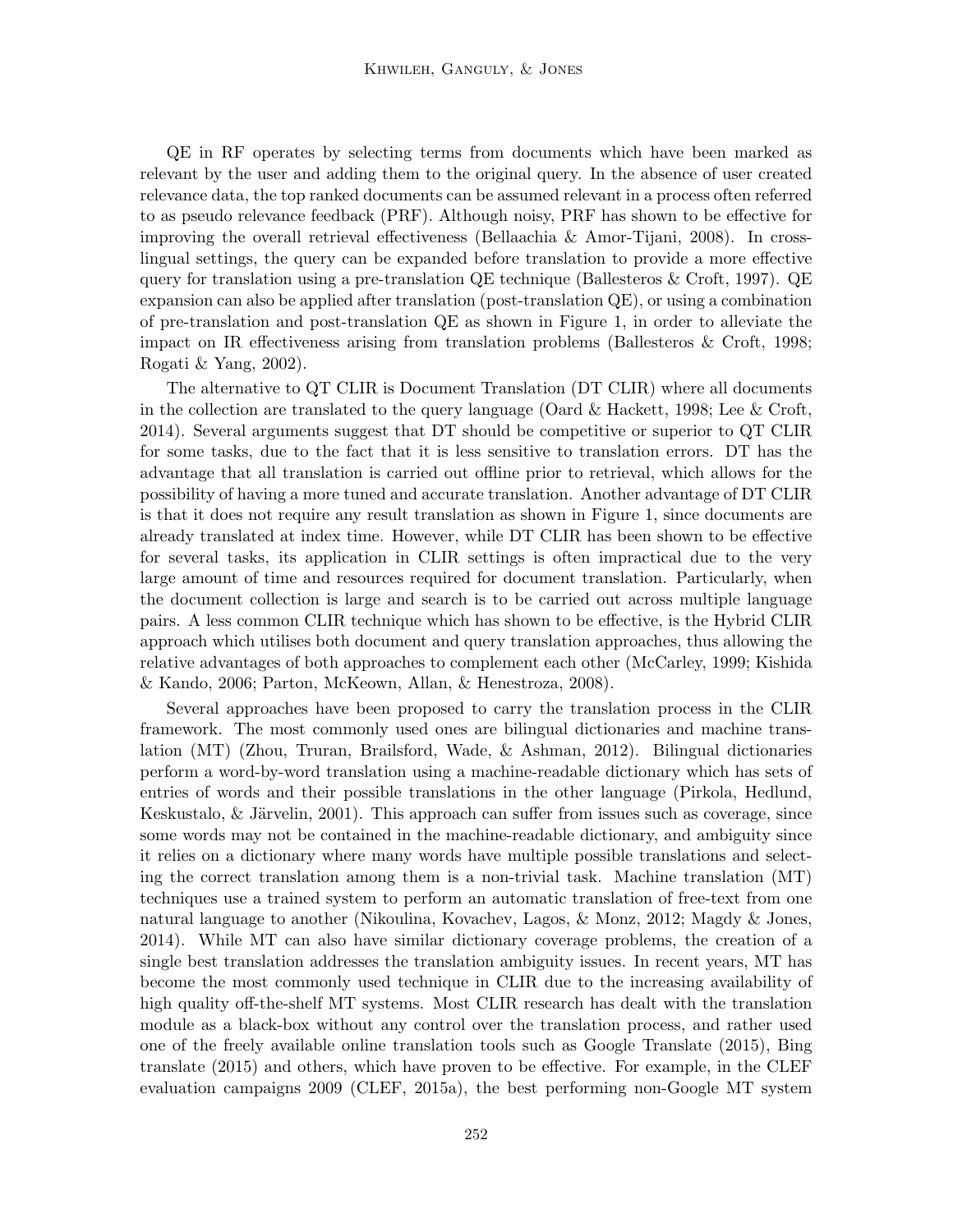achieved just 70% of the performance achieved by Google Translate tool (Leveling, Zhou, Jones, & Wade, 2010; Zhou et al., 2012).

For this experimental investigation, we choose the default and most common CLIR settings, which is a QT CLIR technique that utilises the Google MT translate tool. We nevertheless, plan to explore other CLIR settings (e.g. DT-CLIR with open-box MT system) in our future work.

# 3. Related Work

Several CLIR tasks have been explored across different domains and document types (Peters, Braschler, & Clough, 2012). The most closely related CLIR work to that examined in this research was carried out in tasks within the CLEF evaluation campaigns on professionally generated video content (2015b).

From 2002-2004 the Cross-Language Spoken Document Retrieval (CL-SDR) task investigated news story document retrieval using data from the NIST TREC 8-9 Spoken Document Retrieval (SR) with manually translated queries (Federico & Jones, 2004; Federico, Bertoldi, Levow, & Jones, 2005). The aim of these tasks was to evaluate CLIR systems on noisy automatic transcripts of spoken documents with known story boundaries which involved the retrieval of American English news broadcasts of both unsegmented and segmented transcripts taken from radio and TV news. These CLIR tasks were done using topics in several European languages. No metadata was provided in these tasks, but some interesting findings indicate that even with the manually translated queries, the best CLIR performance resulted in 15% reduction from the monolingual ones (Federico & Jones, 2004), while using dictionary term-by-term translation, this reduction increased to between about 40% and 60%, which highlights the challenge for CLIR over video collections (Federico et al., 2005).

A more ambitious Cross-Language Speech Retrieval (CL-SR) task ran within CLEF 2005-2007 (White, Oard, Jones, Soergel, & Huang, 2006; Oard, Wang, Jones, White, Pecina, Soergel, Huang, & Shafran, 2007; Pecina, Hoffmannová, Jones, Zhang, & Oard, 2008). This examined CLIR for a spontaneous conversational speech oral history collection with content in English and Czech. The tasks provided ASR transcripts, automatically and manually generated metadata for the interviews. The goal for both Czech and English tasks was to create systems that could help monolingual and cross lingual searchers identify sections of an interview that they wish to listen to on Czech and English interviews. The reported results of these tasks showed that the use of manual metadata yielded substantial and statistically significant improvement in retrieval effectiveness over ASR transcripts and automatically created metadata. A further investigation carried by Inkpen, Alzghool, Jones, and Oard (2006) on the CL-SR standard collection showed that retrieval effectiveness could be improved by careful selection of the term weighting scheme between the ASR and the manual metadata. Alzghool and Inkpen (2008) also used the test collection of the CLEF 2007 CL-SR task to present a method for combining results from different retrieval models in order to improve the overall retrieval effectiveness. They also provided a comparison between both ASR and manual metadata, indicating the superiority of the manual metadata for maintaining the retrieval effectiveness. Another interesting follow up study, reported by Jones, Zhang, Newman, and Lam-Adesina (2007), examined and compared the CLIR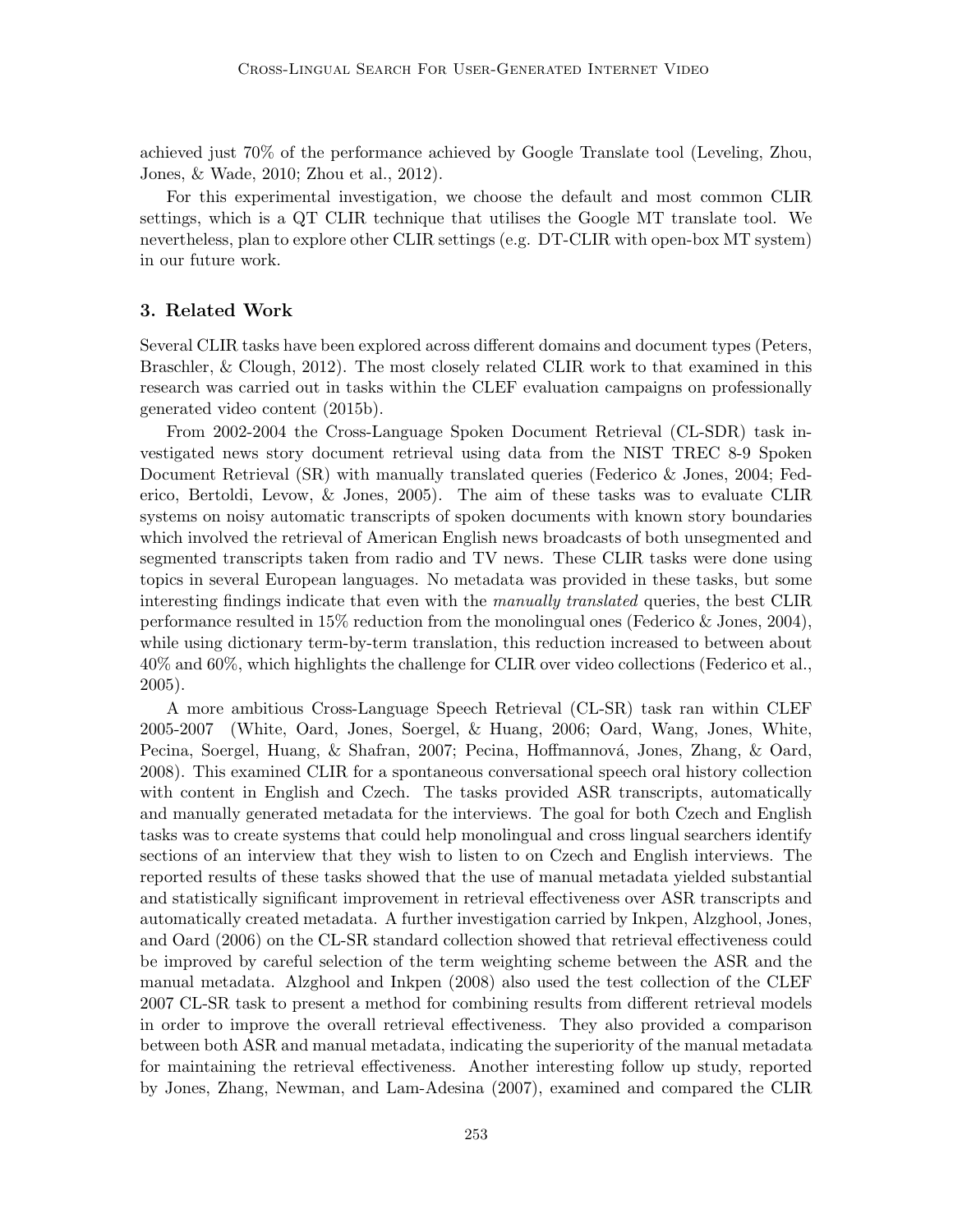effectiveness of each source of evidence included in this collection. Results from this work indicate that searching the manually generated metadata gives higher performance in terms of recall and precision then search of noisy ASR transcripts.

The VideoCLEF task was then introduced at CLEF 2008 and CLEF 2009. This task provided Dutch TV content featuring English-speaking experts and studio guests. Video-CLEF piloted tasks involved performing classification, translation and keyword extraction on dual language video using either machine learning techniques or treating it as an IR task. Participants were provided with Dutch archival metadata, Dutch speech transcripts, and English speech transcripts (Larson, Newman, & Jones, 2009, 2010).

This previous work on CLVR focused on running CLIR tasks on a professional video broadcast whether its documentaries, TV shows or interviews with high quality recording and consistency of length, visual and audio quality across the collections. These collections included manually or automatically created metadata. For example, domain experts following a carefully prescribed format wrote the manually created metadata in the CLEF 2005-2007 with consistent speech quality of word error rate of 25% across the collections used (White et al., 2006; Oard et al., 2007; Pecina et al., 2008).

The CLEF tasks were followed by the establishment of the MediaEval benchmarking campaign in 2010 (MediaEval, 2015). Activities at MediaEval have focused on various multimedia search tasks, but have not included any CLIR elements.

The emergence of user-generated video content on the web has introduced new search opportunities and challenges in exploitation of the user-generated metadata (Eickhoff, Li, & de Vries, 2013; Filippova & Hall, 2011; Toderici, Aradhye, Pasca, Sbaiz, & Yagnik, 2010).

While CLIR for published text has been explored for a wide variety of language pairs for many years, recent research has begun to explore CLIR for user-generated informal text. One example of this work is the one done by Bagdouri, Oard, and Castelli (2014) which explored the retrieval of questions posed in formal English across user generated documents of Arabic collected from a forum posts. They employed a DT CLIR approach where they translated the Arabic informal text into English. Their results show that retrieval precision can be enhanced by applying an informal text classifier to help the translation of informal content. Lee and Croft (2014) also experimented with a CLIR task for informal documents. They developed a CLIR task over a large collection of Chinese forum posts and demonstrated that translation noise is increased by the informal text used in discussion forums. Their retrieval approach proposed to use PRF approach to improve retrieval effectiveness. Their results showed that PRF approaches can be useful in reducing the impact of translation errors on retrieval effectiveness for their tasks.

UGC has begun to attract considerable research interest in video retrieval and indexing in the recent years. While none of this work has so far included an element of CLIR, much of it has addressed the main issues of user-generated content in video retrieval. For example, some work has focused on the quality of user-generated metadata for video retrieval (Eickhoff et al., 2013; Filippova & Hall, 2011; Toderici et al., 2010), other work has focused on the quality of visual/audio features within the scale and the dynamics of UGC content (Bendersky et al., 2014; Chelba, Bikel, Shugrina, Nguyen, & Kumar, 2012; Langlois, Chambel, Oliveira, Carvalho, Marques, & Falcão, 2010). Moreover, from 2010, the TREC Video Retrieval Evaluation (TRECVID) (2015), the main video retrieval benchmark in the multimedia community, provided a collection of Internet videos to be used in several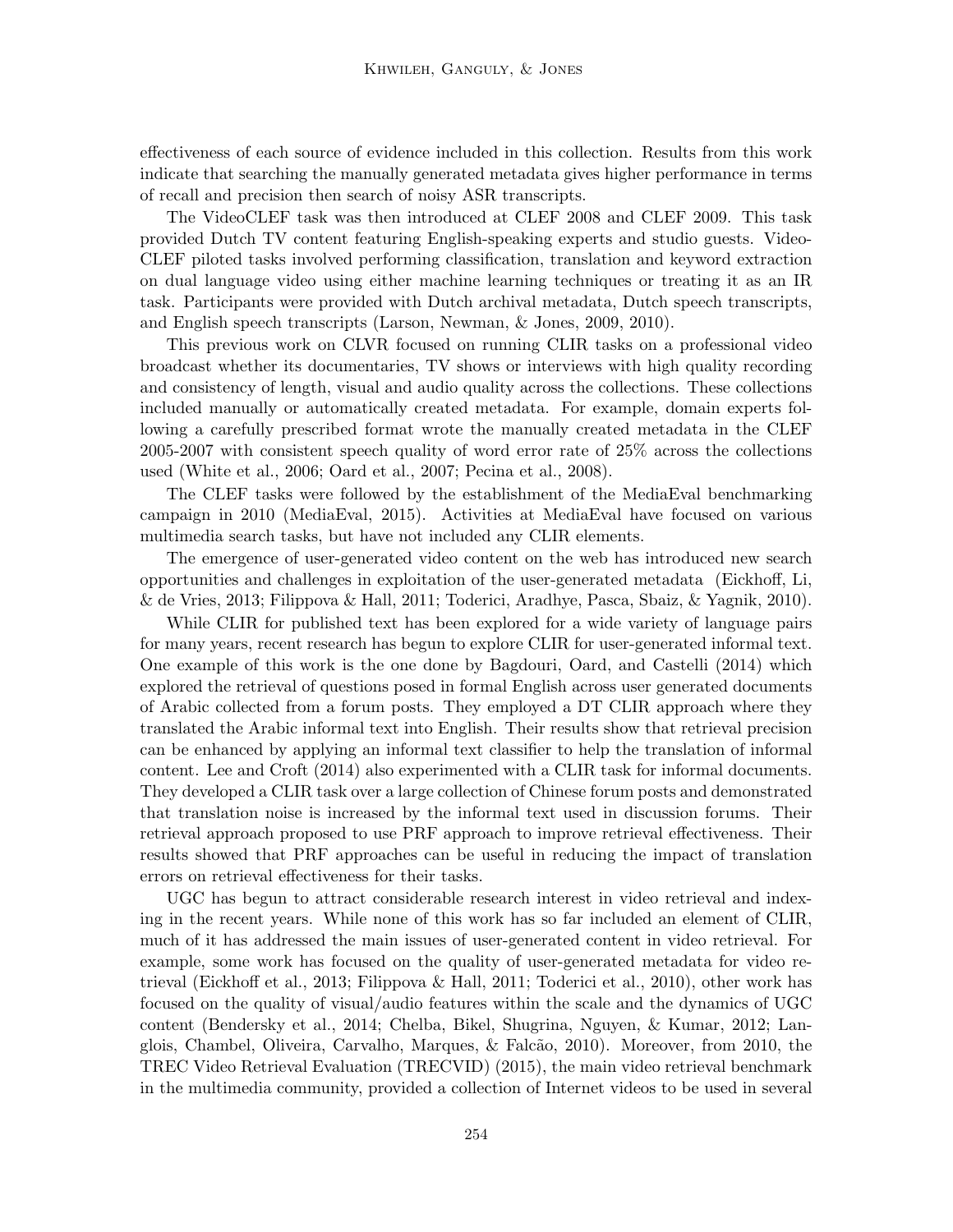|            | Title | Desc   | <b>ASR</b> |
|------------|-------|--------|------------|
| Stan.Dev   | 3.0   | 106.9  | 2399.5     |
| Avg.Length | 5.3   | 47.7   | 703.0      |
| Median     | 5.0   | 24.0   | 1674.8     |
| Max        | 22.0  | 3197.0 | 20451.0    |
| Min        | 0.0   | 1.0    | 0.0        |

Table 1: Length statistics for indexed blip10000 fields.

tasks. However, the design of TRECVID tasks has mainly focused on exploiting visual information for applications at the shot level (concept detection), or short video clips (event detection) and others. One task which is relevant to this work is the known-item search task (KIS) (Over, Awad, Fiscus, Antonishek, Michel, Smeaton, Kraaij, & Quénot, 2011) at TRECVID, the task aimed to explore the retrieval of visual queries and was included at TRECVID annually from 2010 to 2012. Results from the participants were rather inconsistent from year to year in terms of the retrieval effectiveness of different search approaches, one conclusion being the difficulty of actually setting up such an evaluation task on Internet collections.

In this work, we focus on studying the retrieval challenges of Internet-based UGC multimedia collections where audio data is highly variable in many aspects including the audio conditions of the recording, the microphones used, the fluency and informality of the language used by the speaker. These challenges can produce more ASR errors which affect retrieval effectiveness not only in monolingual retrieval, as reported by Eskevich, Jones, Wartena, Larson, Aly, Verschoor, and Ordelman (2012b) and Eskevich (2014), but also in cross-lingual settings when combined with query translation.

To the best of our knowledge, our work is the first effort to explore the issues of CLIR on video collected from a user-contributed source on the Internet. Thus creators from varied backgrounds and differing motivations and interests have generated the content without any central editorial control of style, format or quality. This makes the uploaded videos very varied in terms of the amount and quality of manually added metadata descriptions, and thus challenging from multiple retrieval perspectives. Of particular relevance to our investigation are the following aspects of the data:

- Distribution of document lengths: There is no restriction on document length which it found to be highly variable. Such length variability poses a challenge for any retrieval task, but it can be particularly significant within CLIR due to the presence of translation errors. A breakdown of the details of the various fields in our blip10000 test collection is shown in Table 1.
- High variability in ASR quality of the video transcripts: Even if the same ASR system is used, the variation in the audio quality, speaking styles and speakers, generally leads to significant variability in the accuracy of the transcripts.
- Inconsistencies and sparseness of the associated user contributed metadata: The titles may be very short having only one or two terms, while descriptions can be generic, informal and sometimes incomplete, making their utility for retrieval very varied.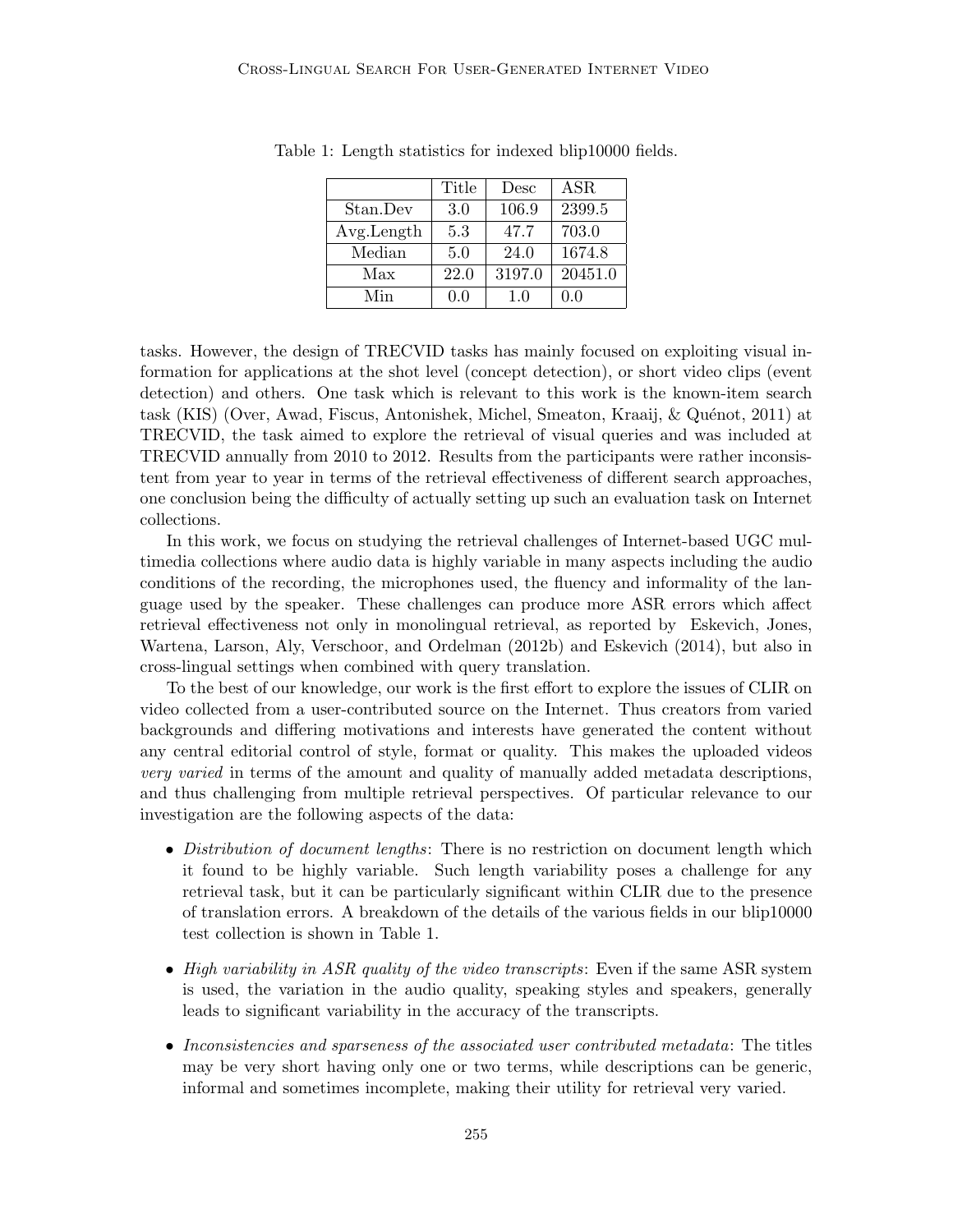# 4. Experimental Test Set and Evaluation

The blip10000 collection used in our experiments is a crawl of the Internet video sharing platform Blip.tv (Schmiedeke, Xu, Ferrané, Eskevich, Kofler, Larson, Estève, Lamel, Jones, & Sikora, 2013). It was originally used as the content dataset for the MediaEval 2012 Search and Hyperlinking task (Eskevich et al., 2012a). The blip10000 collection contains the crawled videos together with the associated metadata. This metadata is composed of the titles and descriptions for each video that were provided by the video uploader. In addition, associated ASR transcripts were also provided for most of videos. The collection consists of 14,838 videos having a total running time of ca. 3,288 hours, and a total size of about  $862$  GB<sup>1</sup>.

The length statistics of the fields are shown in Table 1. It can be noted from this that there is a huge variation in the length distributions across different fields. Table 1 also highlights the variations of individual fields between the videos. For example, while one video may have no ASR, another may contain over 20K terms. For our experiments we indexed the metadata fields separately, and in combination as shown on Figure 2.

 $<$ DOC>  $\triangle$ DOCNO EconomyInCrisis-AFutureOfCleanEnergy384.  $fly. ogv$  $<$  /DOCNO  $<$ TITLE $>$ A Future of Clean Energy  $\langle$ /TITLE>  $<$ DESC $>$ To move forard the U.S. must use clean energy.  $<$ /DESC>  $<$ ASR $>$ Hello and welcome to daily news and information up update Today's topic i f future of clean energy after just passing in the House of Representatives bible vote Bible of two to 19 to two  $12$ . The newly minted Waxman Markey clean energy and Security security Act act could possibly be In  $\mathbf{a}$ i t a landmark piece of legislation for the United States  $_{\rm the}$ of the bill is to increase protections for American intent workers VA BA climate context border  $_{\rm tax}$ provisions provision This provision provisional . Place plays a tariff on goods produced in countries which do not uphold the same environmental health and safety regulations as the  $United$ States...  $\langle$ /ASR>  $<$  /DOC>

Figure 2: Example of a combined-field document.

<sup>1.</sup> The Blip10000 Data Collection can be obtained from: http://skuld.cs.umass.edu/traces/mmsys/2013/blip/Blip10000.html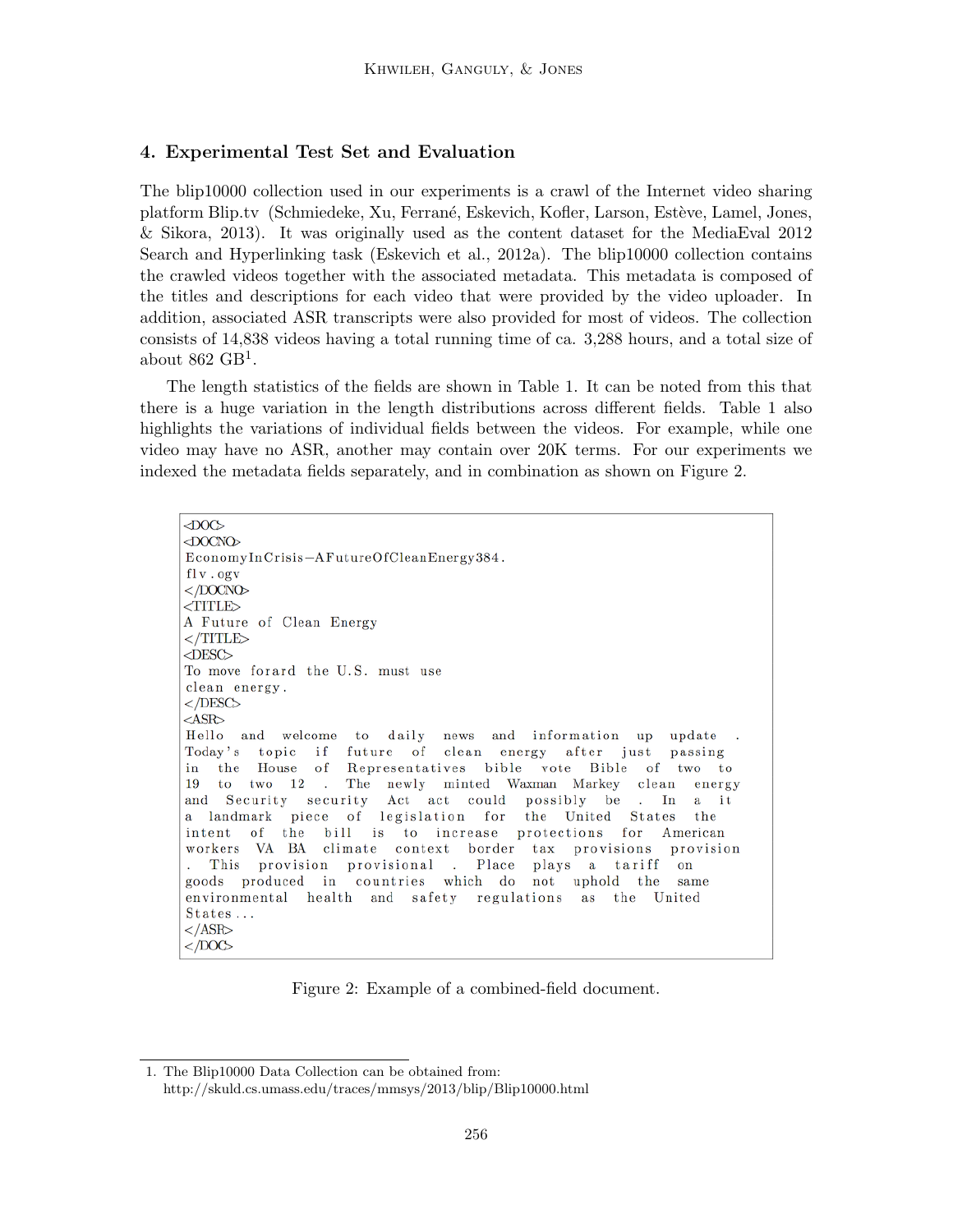Table 2: Monolingual English query vs Arabic-English translated query example.

| Monolingual (MN) Query:                                                     |
|-----------------------------------------------------------------------------|
| $<$ top $>$                                                                 |
| $\langle$ num $>37$ $\langle$ /num $>$                                      |
| $\langle Mn-Lg \rangle$ the video features a recent USA sanctioned          |
| clean energy Act.                                                           |
| $\langle Mn-Sh\rangle$ -clean energy legislation USA $\langle Mn-Sh\rangle$ |
| $\langle$ top>                                                              |
| Machine Translated (CL) Query:                                              |
| $\ntop$                                                                     |
| $\langle$ num $>37$ $\langle$ /num $>$                                      |
| $\langle CL-AR-Lg\rangle$ Video displays Identify measures the United       |
| States toward alternative Energy                                            |
| $\langle$ CL-AR-Sh>Rules United States                                      |
| toward alternative energy $\langle$ /CL-AR-Sh $>$                           |
| $\langle$ /top>                                                             |

### 4.1 Query Construction for the CLIR Task

The MediaEval 2012 Search and Hyperlinking task (Eskevich et al., 2012a) was a knownitem search task, a search for a single previously seen relevant video (the known-item), which provided 60 English queries collected using the Amazon Mechanical Turk (MTurk) crowd-sourcing platform (2015). Each query contains a full query statement (long query) and a terse web type search query (short query). For our investigation, we explored both the short and long queries to give a better understanding of the query-length independent retrieval behaviour for both the monolingual and CLIR tasks. To create our CLIR test set, we extended the original monolingual English queries by giving them to Arabic, Italian and French native speakers, and asking them to translate them into natural queries into their native language. Both the short and long queries were translated into Arabic. In order to explore the CLIR effectiveness across multiple language pairs, the short query set was also expressed in Italian, while the long query set was constructed in French. Having both types of queries being expressed in two languages (long queries are expressed in Arabic and French, while short queries are expressed in both Arabic and Italian) allowed us to draw better conclusions about the CLIR performance for this task. We used the Google translate  $API<sup>2</sup>$  to translate these query sets back into English. As would be expected. The MT translation produced different version of the original monolingual ones; in addition to the expected deletion/insertion edits as shown in the example of Table 2, there were also Named Entity Errors (NEEs) for Out-Of-Vocabulary (OOV) items that Google translation could not translate correctly. These translation edits and errors pose a challenge to the retrieval effectiveness of the MT translated queries compared to the monolingual ones.

The monolingual English query sets which were originally provided for the MediaEval 2012 Search and Hyperlinking task. For our investigation these query sets are labelled as follows:

<sup>2.</sup> https://developers.google.com/translate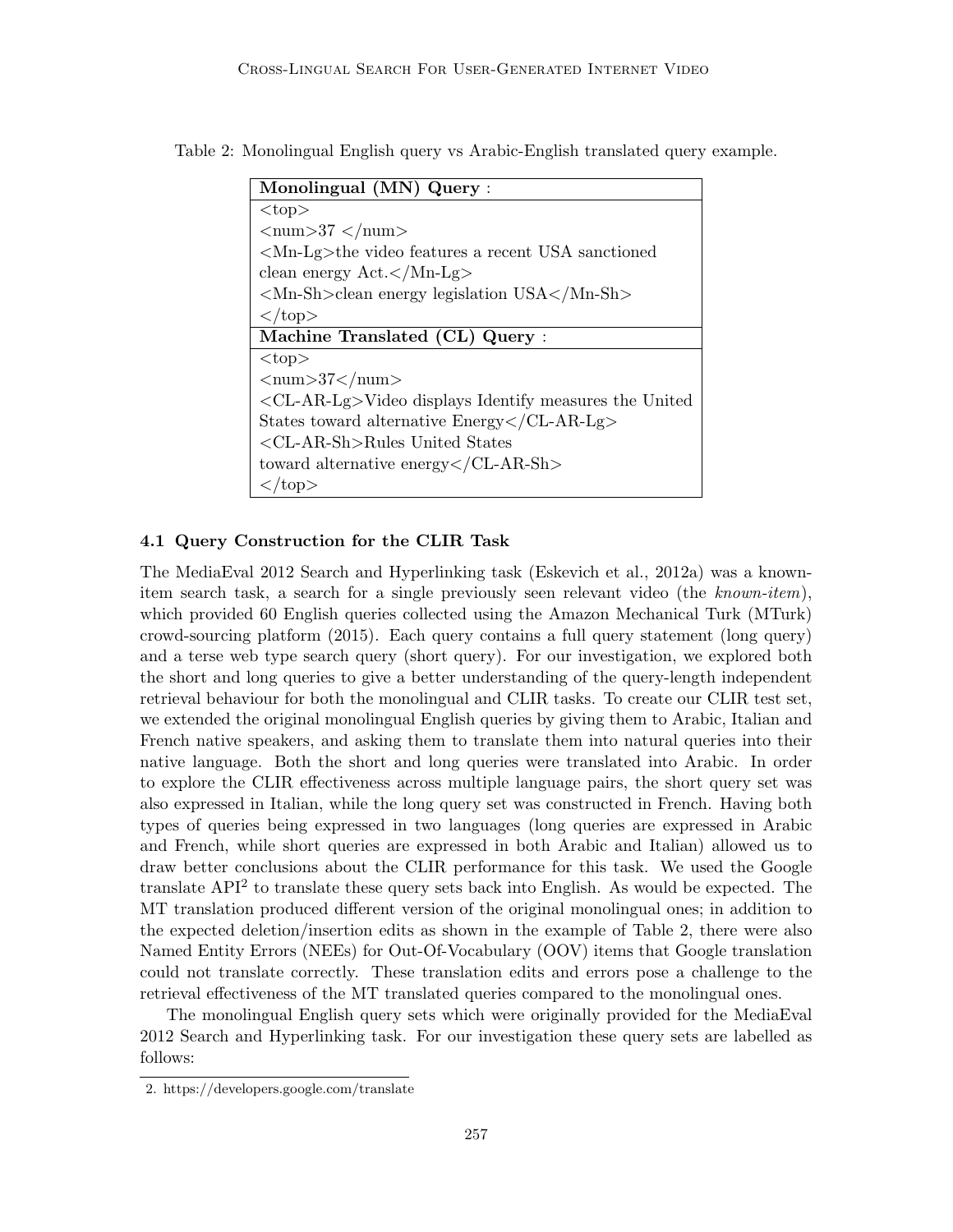- Mn-Sh: 60 EN short queries (monolingual)
- **Mn-Lg**: 60 EN long queries (monolingual)

The CLIR query sets are labelled as follows:

- CL-AR-Sh: 60 AR short queries translated into EN
- CL-AR-Lg: 60 AR long queries translated into EN
- CL-IT-Sh: 60 IT long queries translated into EN
- CL-FR-Lg: 60 FR long queries translated into EN

### 4.2 Mean Reciprocal Rank (MRR) Evaluation Metric

Since the retrieval problem that we are addressing is a known-item search for which we are seeking to retrieve a single known relevant item, we evaluate our investigations using the standard metric for this task is the Mean Reciprocal Rank (MRR) metric computed as shown in Equation 1 where  $rank_i$  indicates the rank of the ground truth known item that the ith query is intended to find.

$$
MRR = \frac{1}{n} \sum_{i=1}^{n} \frac{1}{rank_i}
$$
\n<sup>(1)</sup>

Similar to other known-item experiments, we also chose to define the recall as the number of times the relevant-item was found across the set of queries (Büttcher, Clarke,  $&$  Cormack, 2010). Moreover, the recall is reported by default at the standard TREC1000 results cut off, but we also report it at cutoff points of 10, 50, 100 documents for some experiments.

# 5. Single Field Retrieval

The first part of our investigation examines the behaviour of the separate document information fields in the CLIR framework. We are particularly interested here in the impact of translation errors or inconsistencies on retrieval effectiveness given the noise in the ASR transcripts, the shortness of the title field, and the inconsistencies of the description field. We examine this question by evaluating the CLIR robustness of each field to measure how the retrieval effectiveness behaves in the CLIR framework. Throughout our investigation in this paper, we define **CLIR Robustness** as how well a field or source of evidence performs in the CLIR framework. We observe this by computing the significance of change between the CLIR and monolingual performance using the same setting and across all query sets. To run our CLIR robustness evaluation experiment, we compare the CLIR effectiveness of each field against a monolingual baseline:

- ASR index contains only the ASR transcript fields.
- Title index contains only the title fields.
- **Desc\_index** contains only description fields.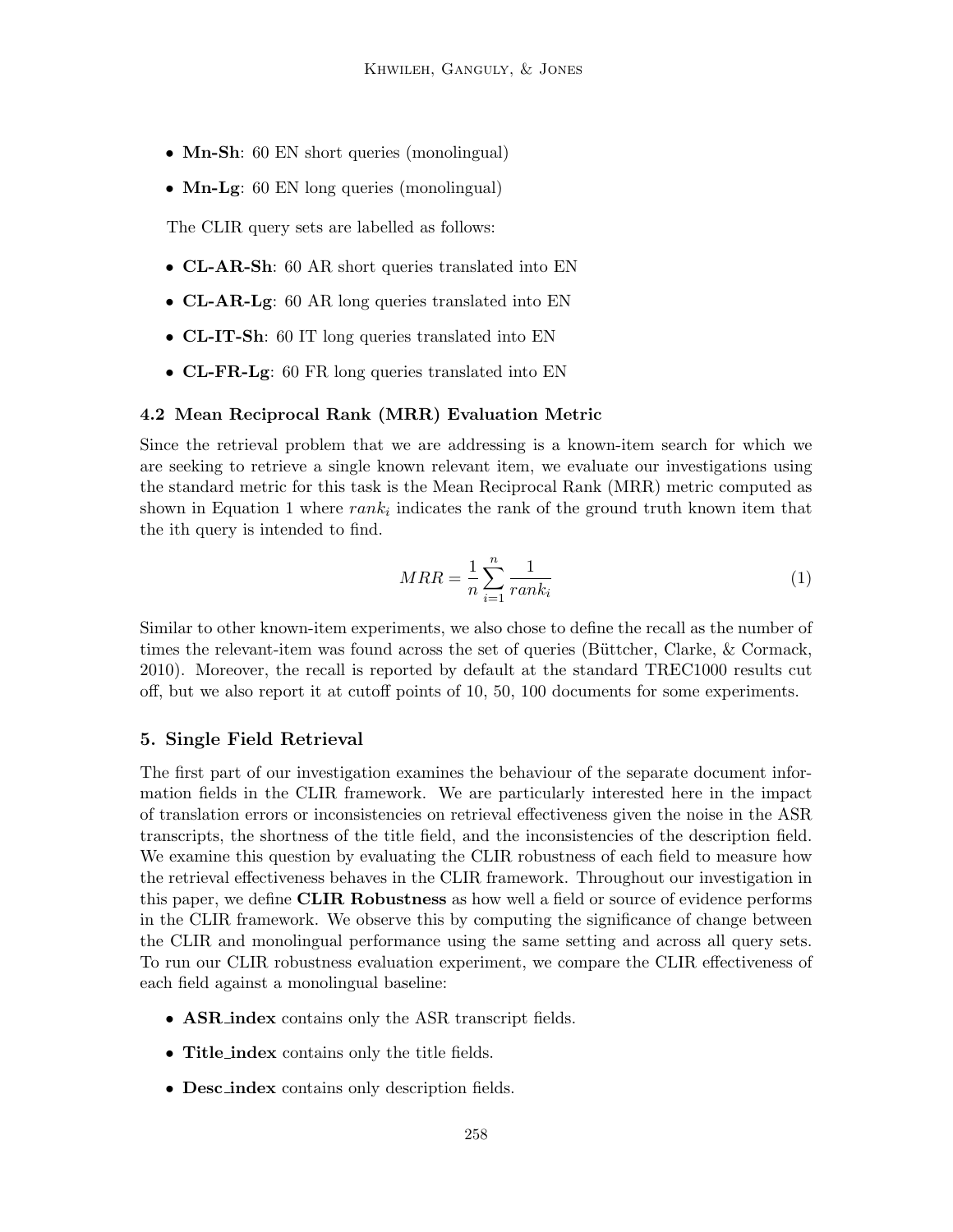|             | $Mn-Sh$ | $CL-AR-Sh$ $CL-IT-Sh$ |        |        | $Mn-Lg$   CL-AR-Lg | $\vert$ CL-FR-Lg |
|-------------|---------|-----------------------|--------|--------|--------------------|------------------|
| Title_index | 0.239   | 0.2288                | 0.2383 | 0.2827 | 0.2244             | 0.2239           |
| ASR_index   | 0.4275  | 0.2748                | 0.3873 | 0.4513 | 0.3487             | 0.3833           |
| Desc_index  | 0.2154  | 0.1943                | 0.2102 | 0.2432 | 0.2285             | 0.2316           |

Table 3: Mono vs. CLIR performance per index

# 5.1 Retrieval Model

Our single field retrieval experiments were carried out using the Terrier retrieval engine<sup>3</sup>. Terrier is a standard open source IR toolkit providing many of the best established retrieval algorithms and widely used by the IR research community. Stop-words were removed based on the standard Terrier list, and stemming performed using the Terrier implementation of Porter stemming. We used the PL2 model<sup>4</sup>, a probabilistic retrieval model from the Divergence From Randomness (DFR) framework (Gianni, 2003). The reason we selected this model over other available retrieval models is the characteristics of our data collection. Previous studies such as(Amati & Van Rijsbergen, 2002) have shown that PL2 has less sensitivity to length distribution compared to other retrieval models and works better for experiments that seek early precision, which aligns with our known-item experiment. PL2 is thus suitable since our Internet based data collection has huge variation in lengths, whether at the field level or the document level, as shown in Table 1. The PL2 document scoring model is defined as shown in Equation 2, where  $Score(d, Q)$  is the retrieval matching score for a document d for query term t and  $\lambda$  is the Poisson distribution of  $F/N$ , F is the query term frequency of t over the whole collection and  $N$  is the total number of documents at the collection.  $qt_w$  is the query term weight given by  $qt_f /qt_f max; qt_f$  is the query term frequency and  $qt_f max$  is the maximum query term frequency among the query terms.  $tf_n$  is the normalized term frequency defined in Equation 3, where l is the length of the document d.  $avg_l$  is the average length of the documents, and c is a free parameter for the normalization. To set the parameter c, we followed the empirically determined standard settings recommended by Amati and Van Rijsbergen (2002) and He and Ounis (2007b), which are  $c = 1$  for short queries and  $c = 7$  for long queries.

$$
Score(d,Q) = \sum_{t \in Q} qt_w \cdot \frac{1}{1 + tf_n}(tf_n \log_2 \frac{tf_n}{\lambda} + (\lambda - tf_n) \cdot \log_2 e + 0.5 \log_2(2\pi \cdot tf_n))
$$
 (2)

$$
tf_n = \sum_{d} (tf. \log_2(1 + c. \frac{avg_l}{l})), (c > 0)
$$
\n(3)

#### 5.2 Experimental Results and Discussion

Our results for each index are shown in Table 3, these show that MRR is lower in all cases for the CLIR task. Thus retrieval effectiveness of all fields is negatively impacted

<sup>3.</sup> http://www.terrier.org/

<sup>4.</sup> Terrier implementation of this model can be found in :

http://terrier.org/docs/v4.0/javadoc/org/terrier/matching/models/PL2.html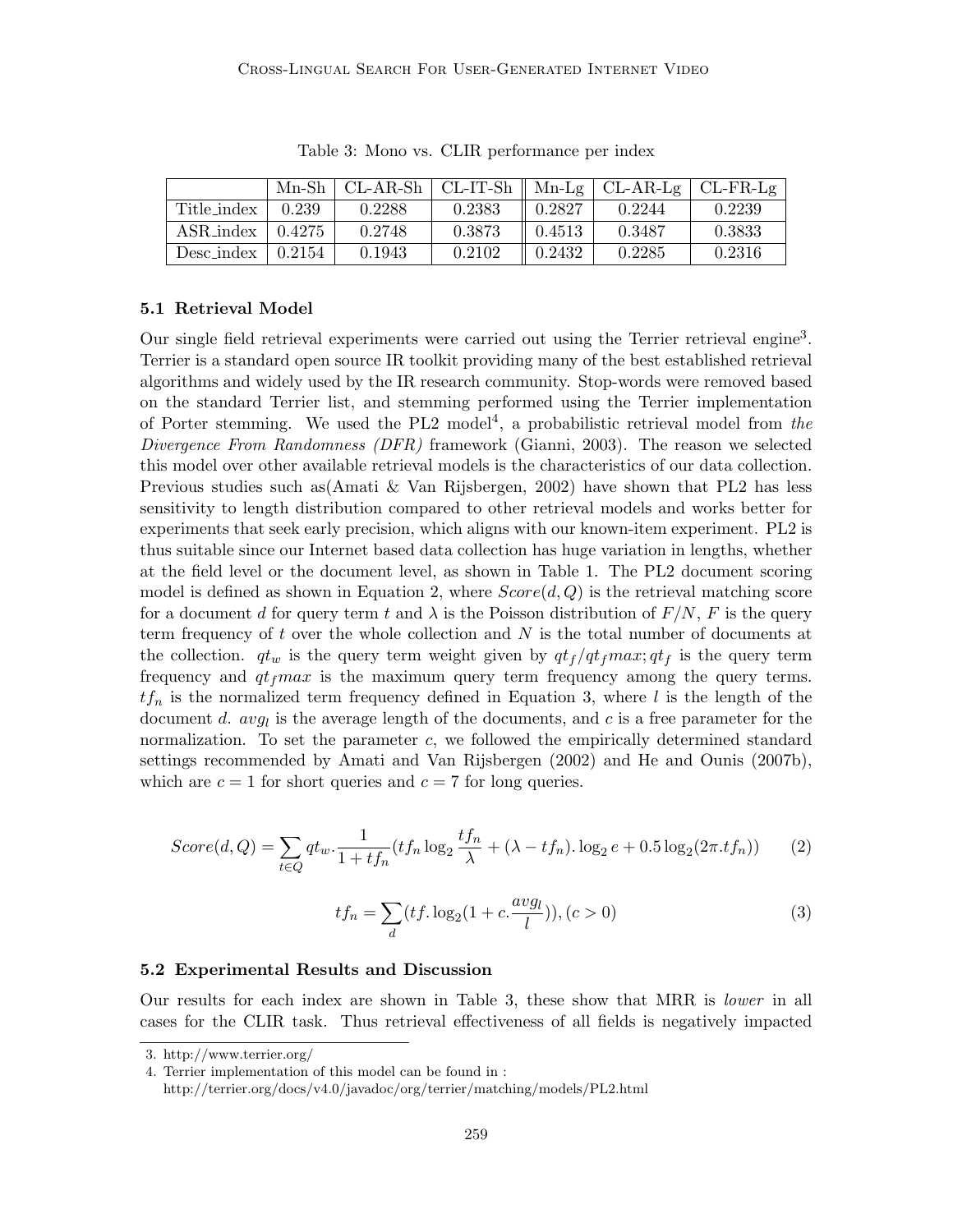|             | $CL-AR-Sh$ | $CL-AR-Lg$ |
|-------------|------------|------------|
| Title_index | $-1.69$    | $-1.73$    |
| ASR_index   | $-1.94*$   | $-2.50*$   |
| Desc_index  | $-0.829$   | $-0.44$    |

Table 4: AR CLIR - the t-values according to the  $\%$  MRR reduction for each index

Table 5: FR and IT CLIR - the t-values according to the  $\%$  MRR reduction for each index

|             |         | $CL-IT-Sh$ $CL-FR-Lg$ |
|-------------|---------|-----------------------|
| Title_index | $-0.05$ | $-1.77$               |
| ASR_index   | $-1.58$ | $-2.04*$              |
| Desc_index  | $-0.32$ | $-0.47$               |

\*Statistically significant values with p-value  $< 0.05$ .

for CLIR. This confirms the expected additional retrieval challenge that arises from the imperfect query translation. MRR for the Arabic queries is reduced to a higher degree than for the French and Italian queries. This is most likely due to the relative difficulty of Arabic MT (Alqudsi, Omar, & Shaker, 2012). One significant challenge for Arabic to English MT relates to named entities. For instance, a query including the word 'dreamweaver' (the proprietary web development tool) was expressed as 'dreamweaver' for both FR and IT, proprietary web development toor) was expressed as dreamweaver for both FR and H,<br>"الله, يموفر" which resulted in it being an OOV term ֦ for *Google Translate* and being transliterated into a completely different word 'Aldirimovr' which was not useful for retrieval using the English language metadata.

Further, looking at reduction in MRR for each index indicates they have different responses to the query translation; notably the impact is greatest on the index of the ASR transcript field across all languages using both short and long queries.

To better understand the significance of these CLIR reductions in MRR, we computed the statistical significance of each reduction. We calculated the t-value for the difference at the 95% confidence level after representing all monolingual and CLIR MRRs in pairs at every query level. The significance test results in terms of t-values for the indexes searched for the Arabic CLIR queries are shown in Table 4 and for the French and Italian CLIR queries in Table 5. Looking at the t-values, we can observe that IT queries were less challenging than the others since the performance was not significantly different from monolingual.

Furthermore, both Tables 4 and 5 indicate that the ASR transcripts do indeed have the lowest robustness in the CLIR setting. On searching the single-field indexes, for both long and short queries, ASR index had the least robustness with a statistically significant negative reduction in Arabic and in French with  $(p<0.05)$ . For the Italian short queries, MRR reduction rates of the ASR index (ASR index) were not statistically significant, but still had the highest negative impact over other fields.

We conclude from this experiment that even if they are incomplete, short and/or sometimes unreliable, the user-uploaded titles and meta descriptions are more robust in the CLIR setting than the ASR fields. As noted earlier, the degree of ASR recognition errors may vary from one video to another on Internet, due to the wide variation in the audio quality.

<sup>\*</sup>Statistically significant values with p-value  $< 0.05$ .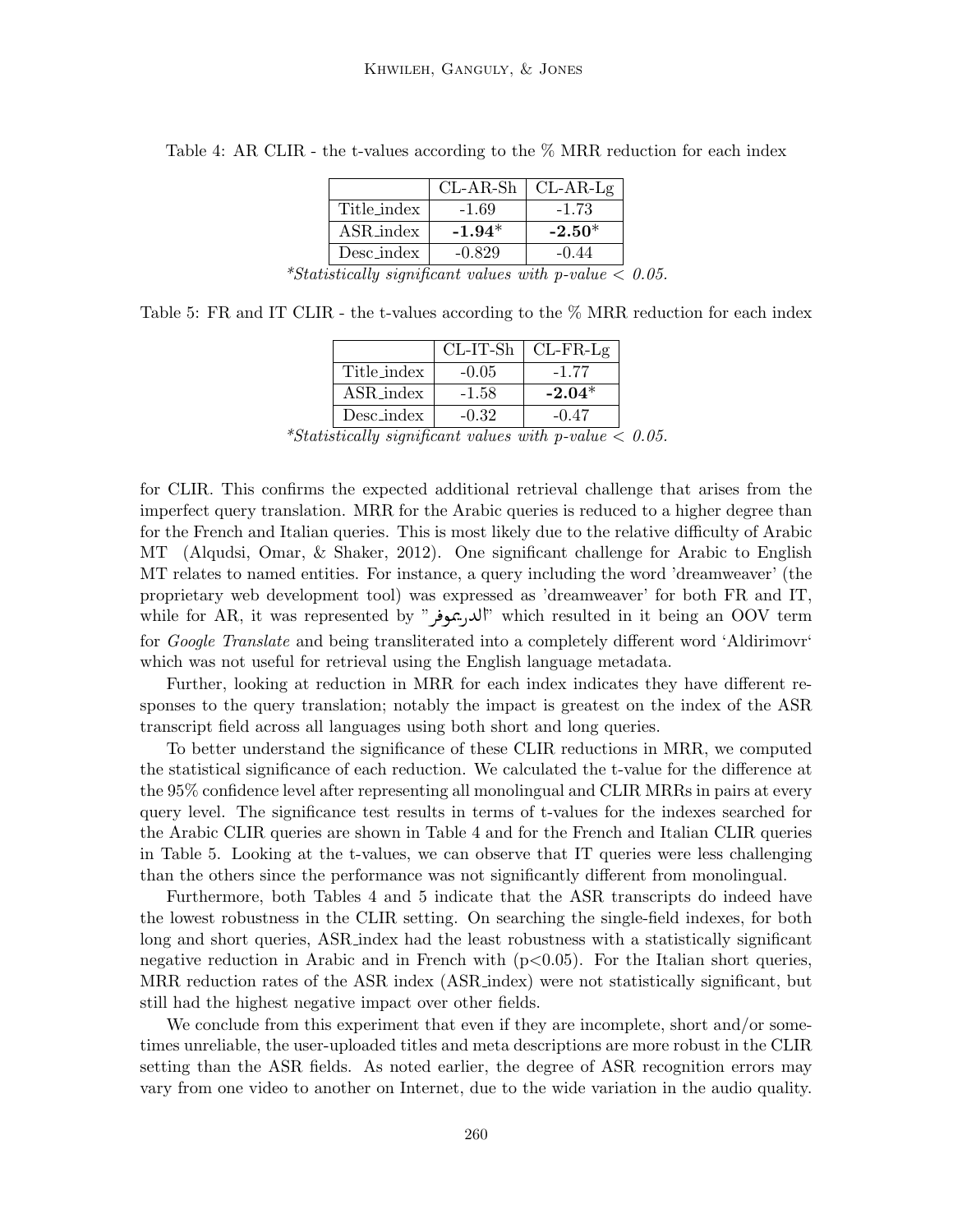The interaction between recognition error rate, document length and retrieval behaviour is highly complex, as observed by Eskevich and Jones (2014), and we plan to explore this effect in more detail in future work with a view to improving the CLIR robustness of the ASR transcript field.

# 6. Retrieval with Combined Metadata Fields

Having examined the effectiveness of the three separate fields for monolingual retrieval and CLIR, in this section we explore the potential of combining them for improving retrieval effectiveness. For this investigation, we carried out another set of experiments that combined the evidence from the individual fields. For this, we first combine the fields in pairs, and then as shown in Figure 1, we integrate the three fields but with varied field weighting.

#### 6.1 Retrieval Model

For the combined field experiments we use the DFR PL2F model<sup>5</sup> (Macdonald, Plachouras, He, Lioma, & Ounis, 2006). This is a modified version of the PL2 model used in the previous section. The PL2F model is designed to adopt per-field weighting when combining multiple evidence fields into a single index for search. The term frequencies from document fields are normalised separately and then combined in a weighted sum. PL2F uses the same document scoring function as PL2, shown in Equation 2, but here  $tfn$  is the weighted sum of the normalised term frequencies in the normalised term frequencies  $tf<sub>X</sub>$  for each field x, in our case  $x \in (ASR, title, desc)$  as indicated by Equation 4. Where  $l_x$  is the length of the field x in document d.  $avgl_x$  is the average length of the field x across all documents, and  $c_x, w_x$  are the per-field normalization parameters. This per-field normalization feature in PL2 modifies the standard PL2 document scoring function to include the weighted sum of the normalised term frequencies  $tf_x$ .

$$
tf_n = \sum_{x} (w_x. tf_x. \log_2(1 + c_x. \frac{avgl_x}{l_x})), (c_x > 0)
$$
 (4)

 $tf_x$  also needs two parameters  $w_x$ ,  $c_x$  to be set. Hence, for scoring each indexed document we need to set these parameters:

 $C_x$  is the set of per-field length normalization parameters  $c_x$  that need to be set for every field as  $C_x = \{c\_asr, c\_title, c\_desc\}$ , and  $W_x$  is the set of per-field boost factors  $w_x$ that need to be set for each field as  $W_x = \{ w\_{asr}, w\_{title}, w\_{desc} \}.$ 

#### 6.2 Two Field Combinations

Table 6 shows MRR values for fields combined into pairs for which were indexed using the PL2F retrieval model. We are interested here in the potential for improved retrieval using fields in combination. Comparing the results in Table 6 and the earlier results shown in Table 3, we can see that field combination is more effective for both monolingual and CLIR tasks. Further improvement could probably be obtained by weighting fields differently.

<sup>5.</sup> Terrier implementation of this model can be found in http://terrier.org/docs/v4.0/javadoc/org/ terrier/matching/models/PL2F.html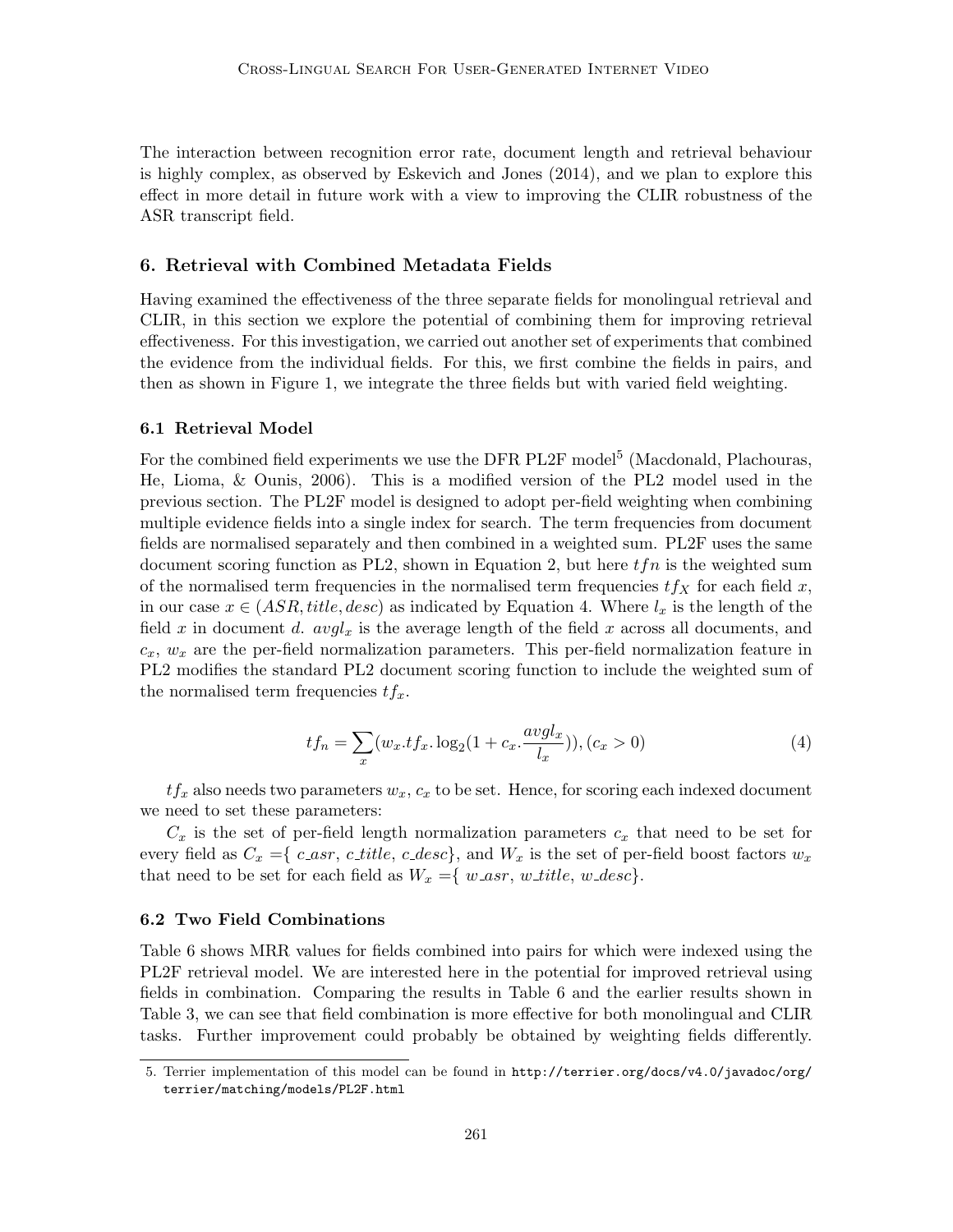|                      | Mn-Sh∣ |        |        |        | CL-AR-Sh   CL-IT-Sh    Mn-Lg   CL-AR-Lg   CL-FR-Lg |        |
|----------------------|--------|--------|--------|--------|----------------------------------------------------|--------|
| TitleDesc_index      | 0.2503 | 0.2421 | 0.2463 | 0.3020 | 0.2795                                             | 0.2614 |
| <b>ASRDesc_index</b> | 0.4394 | 0.3624 | 0.3951 | 0.5245 | 0.3905                                             | 0.4326 |
| ASRTitle_index       | 0.4295 | 0.3676 | 0.3820 | 0.4527 | 0.3451                                             | 0.3768 |

Table 6: Mono vs. CLIR performance with field pair combinations

Table 7: Weighting scheme  $W_x$  for the single-weighted retrieval models

|          | <b>ASR</b> | Title | Desc  |
|----------|------------|-------|-------|
| PL2ASR   | $w_x$      |       |       |
| PL2Title |            | $w_x$ |       |
| PL2Desc  |            |       | $w_x$ |

However, the main goal of our investigation is the potential for combining all three fields, and we explore this in more detail in the next section.

# 6.3 Three Field Combinations

In this section we describe our investigation of the retrieval effectiveness with combination of all three fields. We explore giving higher weight to a specific field over the others.

To set the values for our proposed single-weighted retrieval models we adopted the following steps:

- Construct a model based using the PL2F document scoring that targets a single field x from each (ASR, title, desc): PL2FASR, PL2Title, PL2Desc.
- Assign an equal  $c_x$  value to all fields to allow full-length normalization for the term frequency of each field as in  $C_x = \{1,1,1\}$  for short queries, and  $Cx = \{7,7,7\}$  for long queries. We also followed the empirically standard settings recommended by Amati and Van Rijsbergen (2002), and He and Ounis (2007b).
- For  $W_x$ , we set the  $w_x$  value for the targeted field, and the rest to be fixed at 1, to give priority for field x over the others, as in  $W_x = \{w_x, 1, 1\}$ . The reason why we chose them to be 1 was to allow for the presence of their term frequencies, but with normal (is not boosted) weights.

The combination weighting schemes are shown in Table 7, in each case one field has a weight boost  $w_x$ . To examine retrieval behaviour, we vary  $w_x$  boost parameters for each model in the range 1 to 60 using increments of 1. The first weighting iteration at the weighting point  $wx = 1$  is the same for all models where they have  $W_x = \{1,1,1\}.$ 

### 6.3.1 Experimental Results and Discussion

Figure 3 shows the MRR performance at each weighting point for the long queries (CL-AR-Lg and CL-FR-Lg query sets), and the short queries (CL-AR-Sh and CL-IT-Sh query sets). As can be seen in Figure 3, fields behave differently with weight boosting. The best CLIR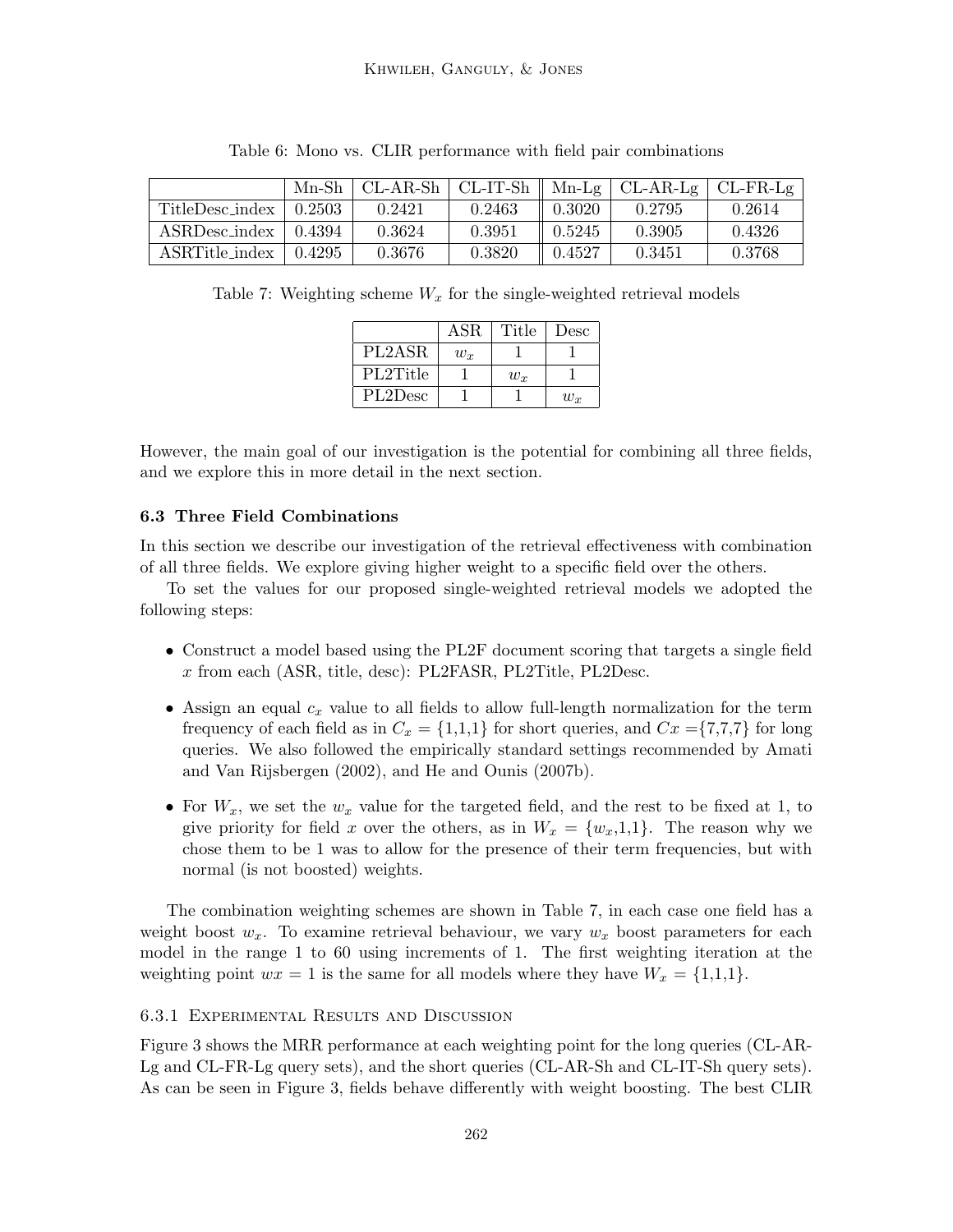

Figure 3: MRR CLIR performance for the single weighted models across all weighting points  $(wx)$  using both short and long query sets.

precision performance is always achieved by giving a higher weight to the title field for all of the AR, IT and FR query sets. Across all the weighting points and all languages pairs, the PL2Title model shows higher performance than the other fields for both short and long query sets.

Moreover, it can also be seen from these figures, that we get lower performance when we give progressively higher weights to the ASR and Desc fields. The strong CLIR performance of the PL2Title model indicates the stability of title fields for our Internet videos over the other fields. Also, the fact that the titles may have been written by the video uploader with more attention than the descriptions could be referred to the following reasons:

- The uploader thought it is important to have a high quality title for his video since it would help in promoting it on the video-sharing site.
- The uploader believed that it has more importance since it is shown at the header of his video, while the description is generally shown below the video and may not be examined at all by the viewer.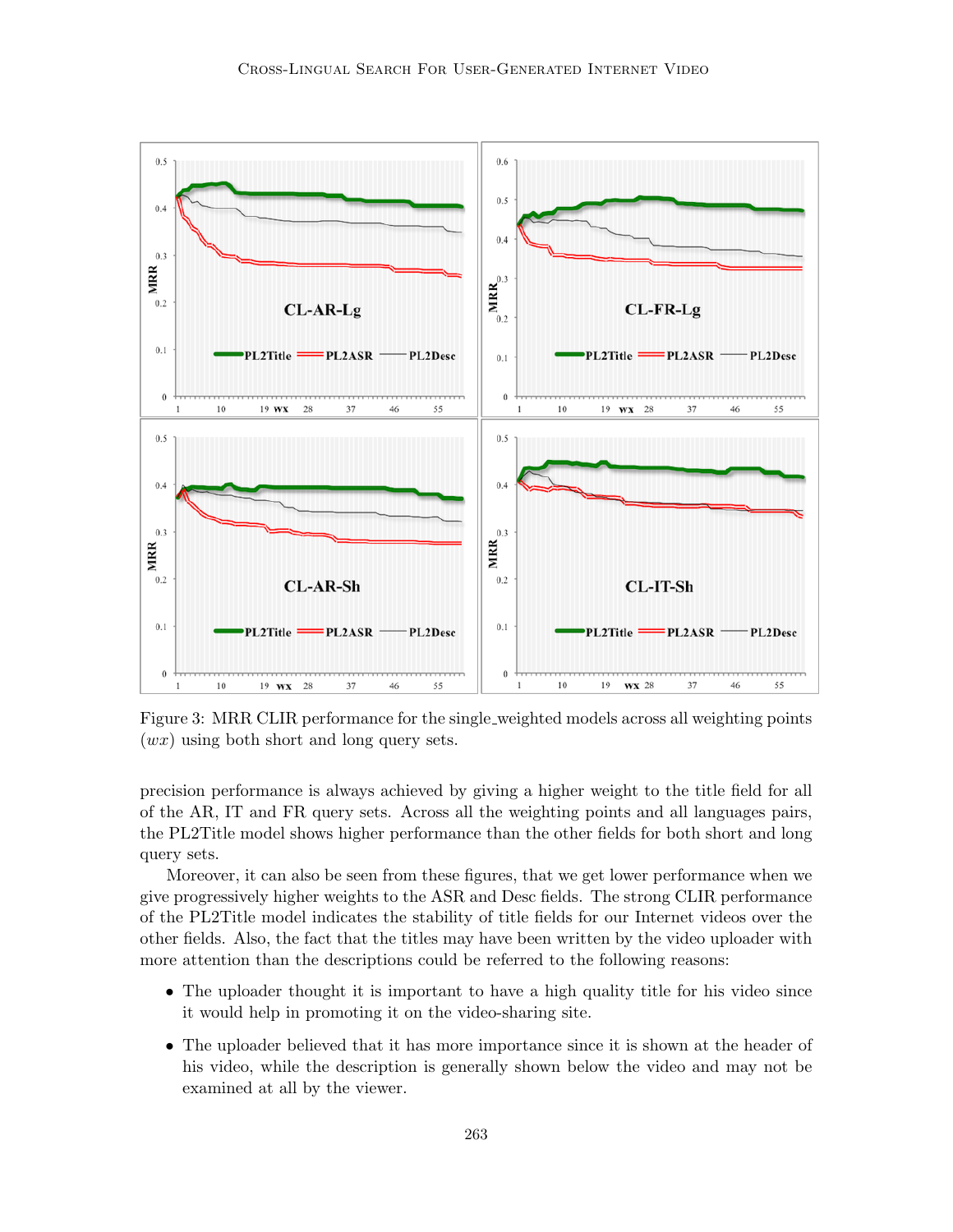It could be also the case that for the known-item queries, the users who wrote the queries had viewed the videos and might be more likely to include the titles of the videos in their query to find the intended video, because they believe that it would be easier find them using the title of the video. However, it should be noted that the MTurk task that was used to create the queries for the Search and Hyperlinking Mediaeval task did not display the video title while the user was writing the query which was created with the intention of being suitable to re-find the known-item video.

| $10$ - cut off   |         |            |                  |         |            |                    |
|------------------|---------|------------|------------------|---------|------------|--------------------|
|                  | $Mn-Sh$ | $CL-AR-Sh$ | $CL-IT-Sh$       | $Mn-Lg$ | $CL-AR-Lg$ | $CL$ - $FR$ - $Lg$ |
| Title_index      | 19      | 16         | 19               | 23      | 18         | 19                 |
| <b>ASR_index</b> | 35      | 31         | 34               | 34      | 29         | 29                 |
| Desc_index       | 17      | 15         | 15               | 23      | 21         | 20                 |
| TitleDesc_index  | 20      | 17         | 19               | 25      | 21         | $22\,$             |
| ASRDesc_index    | 35      | 30         | 35               | 40      | 32         | 33                 |
| ASRTitle_index   | 35      | 31         | $34\,$           | $34\,$  | $28\,$     | $38\,$             |
| All_Index        | 37      | 33         | 37               | 40      | 33         | 34                 |
|                  |         |            | $50$ - $cut$ off |         |            |                    |
|                  | $Mn-Sh$ | $CL-AR-Sh$ | $CL-IT-Sh$       | $Mn-Lg$ | $CL-AR-Lg$ | $CL$ - $FR$ - $Lg$ |
| Title_index      | 25      | 23         | 23               | 30      | 28         | 26                 |
| <b>ASR_index</b> | 42      | 38         | 42               | 43      | 37         | 39                 |
| Desc_index       | 29      | 23         | 27               | 31      | 27         | 28                 |
| TitleDesc_index  | 33      | 28         | 30               | 37      | $\,29$     | 31                 |
| ASRDesc_index    | 47      | 41         | 44               | 46      | 40         | 43                 |
| ASRTitle_index   | 42      | 38         | 42               | 43      | 36         | 40                 |
| All_Index        | 47      | 40         | 47               | 48      | 41         | 45                 |
|                  |         |            | $100$ - cut off  |         |            |                    |
| Title_index      | 25      | 23         | 24               | 32      | 29         | 29                 |
| <b>ASR_index</b> | 46      | 41         | 45               | 47      | 40         | 43                 |
| Desc_index       | 34      | 27         | 31               | 34      | 32         | $32\,$             |
| TitleDesc_index  | 38      | 32         | 35               | 42      | 35         | 38                 |
| ASRDesc_index    | 50      | 47         | 49               | 50      | 43         | 47                 |
| ASRTitle_index   | 46      | 41         | 45               | 46      | $39\,$     | 42                 |
| All_Index        | 50      | 45         | 50               | 52      | 43         | 49                 |

Table 8: Single index Mono vs. CLIR Recall performance represented by the number of found documents with cut-off values of 10, 50, and 100.

Comparing the MRR for PL2Title with the values shown in Table 3, it can be also seen that the performance for PL2Title is almost double the one obtained by the independent Title field (Title index). While the MRR values for the ASR and Desc fields are similar between the two experiments. As the  $w_x$  increases for the Title field, we can see that there is some further improvement, with the optimal weight depending on the query length and the language pair. In an attempt to better understand how the field combination improves retrieval effectiveness, we examined the Recall of the individual fields and the combinations.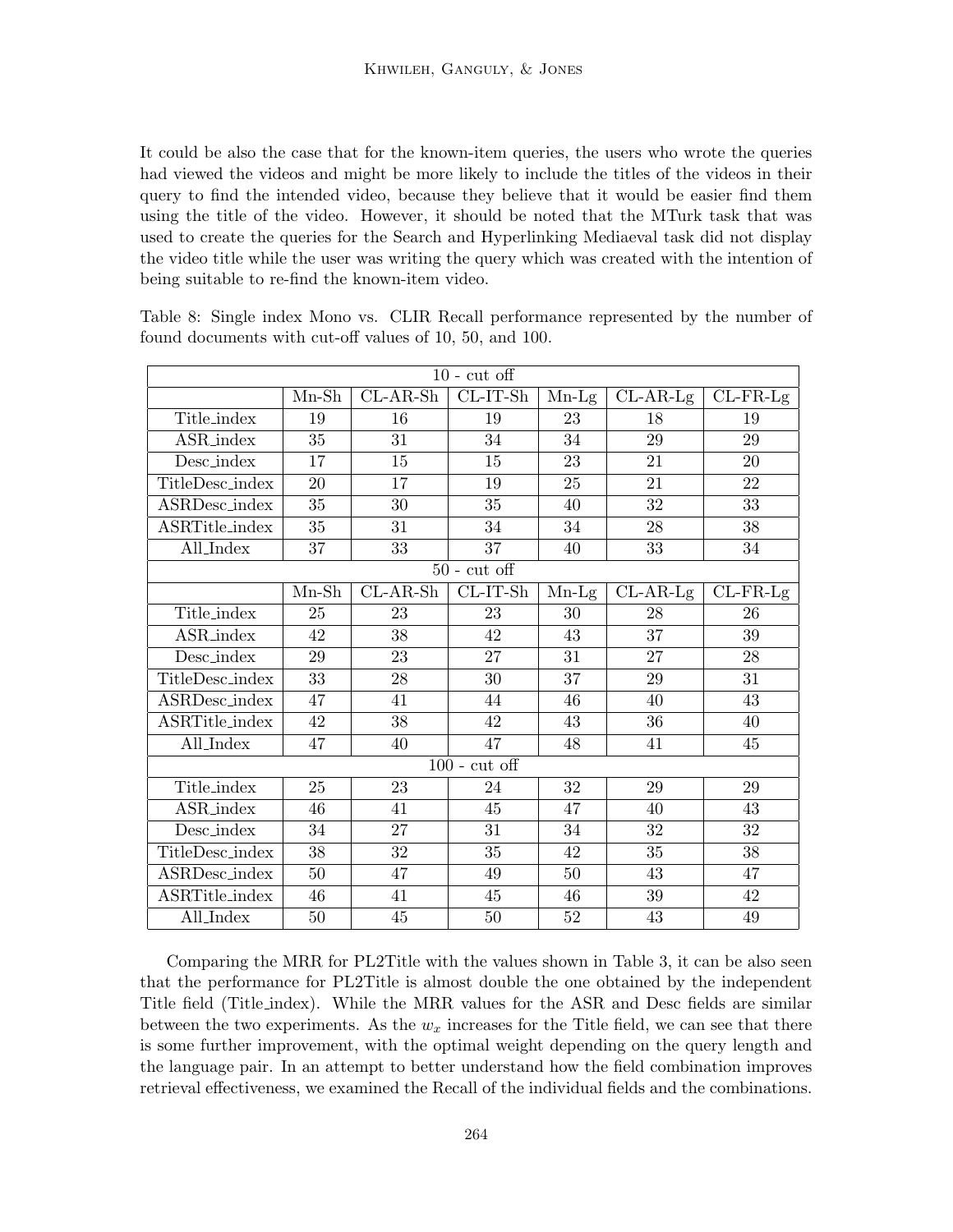Table 8 shows the total number of known-items retrieved in the top 10, 50 and 100 for each field set. It can be seen here that the Title field has lowest recall in isolation, but that it can boost the Recall of the other fields when used in combination. The results in Figure 3 suggest that the title field brings additional evidence without bringing noise, which is not the case for Desc and ASR fields which degrade effectiveness when their weight is increased.

# 7. Query Expansion Using Combined Metadata Fields

In Sections 5 and 6, we analyzed the effectiveness of each data source (ASR, Title and description) in the CLIR framework and showed that overall performance is more robust when these fields are combined together in an optimal way. We also showed that adjusting the retrieval settings to give higher weight to more a reliable data source, i.e. the Title, in comparison to other less reliable fields, can benefit the overall CLIR performance.

In this section, we seek to modify the query itself using the field information to improve the retrieval effectiveness. The query modification strategy we explore is based on the query expansion (QE) techniques (Carpineto & Romano, 2012), where we use different sources of evidence (fields) to enrich the original query. The underlying motivation behind applying QE is that expanding the query to include important terms should make it more effective in identifying relevant items. Ideally, the QE should alleviate the impact of the translation errors by adding more terms from top ranked videos that are either relevant or related to the query. The QE effectiveness relies on the quality and the informativeness of the top ranked documents (Amati, Carpineto, & Romano, 2004). The Top ranked documents can be taken from external resources such as WordNet and Wikipedia (Pal, Mitra, & Datta, 2013) or from the local document collection itself by considering the top ranking documents as relevant to the query. We consider more interesting/challenging approach here, which is the local collection expansion approach since we aim to investigate how these noisy collection of web videos can be utilized to improve the query effectiveness. We, nevertheless, plan to consider the use of the external collections for QE in our future investigation.

Existing research has shown that QE techniques can be useful for improving both monolingual and CLIR effectiveness in many languages (Bellaachia & Amor-Tijani, 2008). However, most of this research has focused primarily on collections of professionally written or formal text which has none or a minimum amount of noise. There has been some, but very limited, work on applying QE techniques for the noisy data, such as the work on OCR Data (Tong, Zhai, Milic-Frayling, & Evans, 1996; Lam-Adesina & Jones, 2006), and more recently, on the user-generated informal text (Lee & Croft, 2014). In this section, we are interested in taking the challenge of applying QE in CLIR settings with a focus on avoiding problems that may arise from the noise presented in each source of evidence; in particular for our task, the translation errors of the query, the transcription errors of the ASR as well as the inconsistency errors of user generated textual metadata. We explore the expansion of queries based on the top ranked documents. Expansion terms are intended to make the query more reliable and robust to find the intended relevant item. Our interest in this section can be summarized with the help of the following research questions:

• If we expand the query using the top ranked documents, how might this affect the overall CLIR effectiveness? How effective will QE under such a setting of noisy data collected from Internet videos be?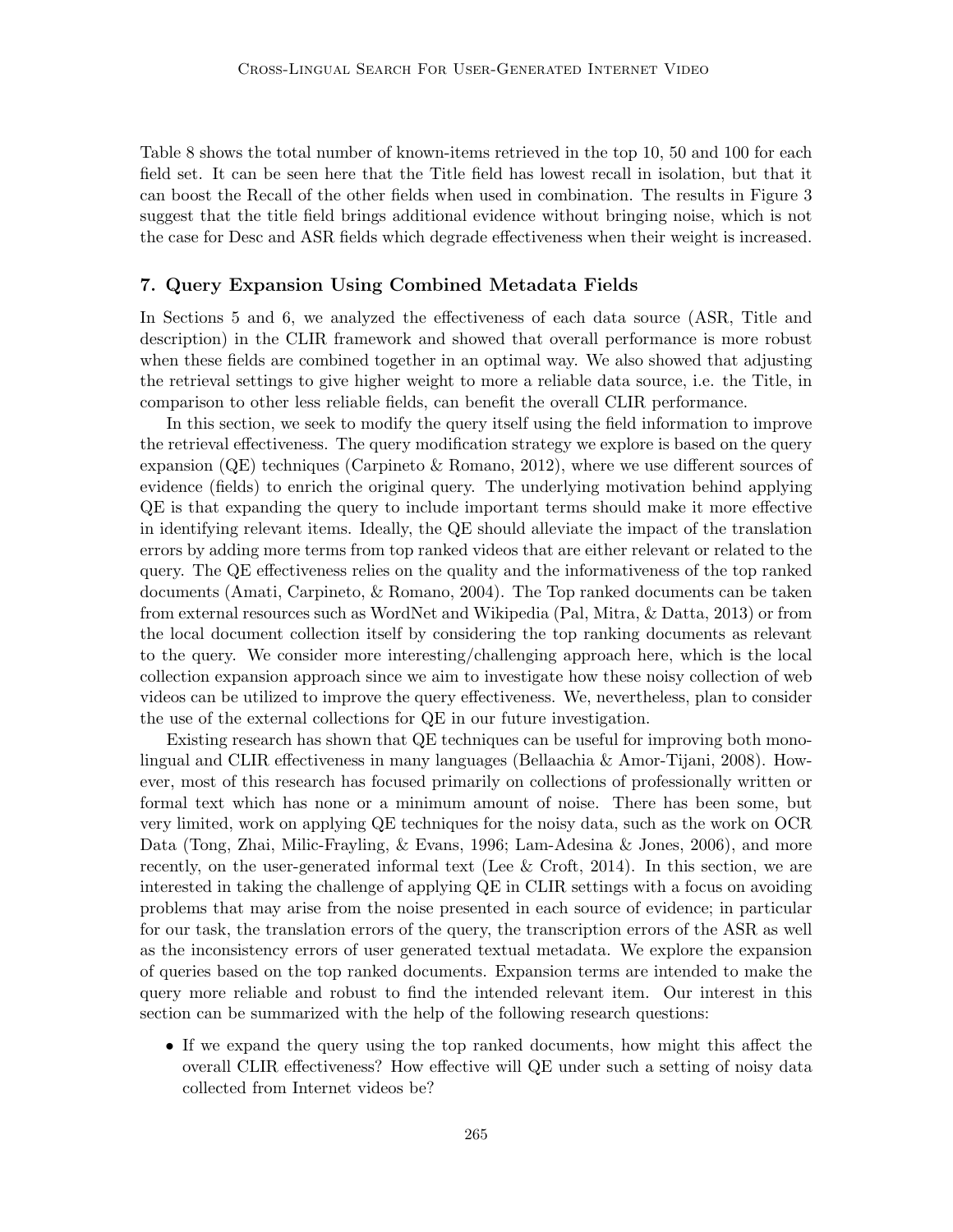• Which of the different UGC information sources is more useful for QE? Since these different sources (fields) have different relative characteristics and behaviour for retrieval, as observed empirically in Sections 5 and 6.

We describe our approach to addressing these questions in the following sections. We investigate the reliability of each single field for QE and their challenges in Section 7.1. We then propose an adaptive approach to improve overall  $QE$  robustness<sup>6</sup> by selecting the best source for expansion in Section 7.2.

### 7.1 Query Expansion on Fields

We employ the *Divergence From Randomness* (DFR) QE mechanism proposed by Gianni (2003). This technique computes a weight to rank the terms from the top ranking documents. The DFR QE generalizes Rocchio's method (Salton & Buckley, 1997) to implement several term weighting models that measure the informativeness of each term in the pseudo relevant set.

DFR QE has two stages. First, it applies a DFR term weighting model to measure the informativeness of the top terms in the top ranking document. The main concept of the DFR term weighting model is to infer the informativeness of a term by the divergence of its distribution in the top documents from a random distribution. We use the DFR weighting model called Bo1, a parameter-free DFR model which uses BoseEinstein statistics to weight each term based on its informativeness. This parameter free model has been widely used and proven to be effective (He & Ounis, 2007a; Plachouras, He, & Ounis, 2004; Gianni, 2003). The weight  $w$  of a term  $t$  in the top ranked documents using the DFR Bo1 model is shown in Equation 5, where  $tf_x$  is the frequency of the term in the pseudo-relevant set (top n ranked documents).  $P_n$  is given by  $F/N$ ; F is the term frequency of the query term in the whole collection and  $N$  is the number of documents in the whole collection.

$$
w(t) = tf_x \cdot \log_2(\frac{1+P_n}{P_n}) + \log_2(1+P_n)
$$
\n(5)

Secondly, the query term weight  $q_t$ , which was obtained from the single-pass retrieval (as described in Equation 2), is further adjusted according to the newly obtained weighting values of  $w(t)$  for both the newly extracted terms and the original ones using Equation 6, where  $w_{max}(t)$  is indicated by the maximum  $w(t)$  values among the expanded query terms.

$$
qt_w = qt_w + \frac{w(t)}{w_{max}(t)}
$$
\n(6)

To illustrate the QE approach used in our experiments, we provide the QE example of the CLIR-AR query :

### EEE PC 900 Troubleshooting in laptop

The terms pc, laptop, mac, us, classrooms are generated from running the DFR QE to take the top 5 terms from the top-5 documents. Note that the two expansion terms  $pc$ and *laptop* also appear in the original query, therefore, the weight for each of these terms

<sup>6.</sup> QE robustness is interpreted in this context as how likely it is that it will improve retrieval performance over the baseline, where the baseline is a single-pass retrieval that is using the original query.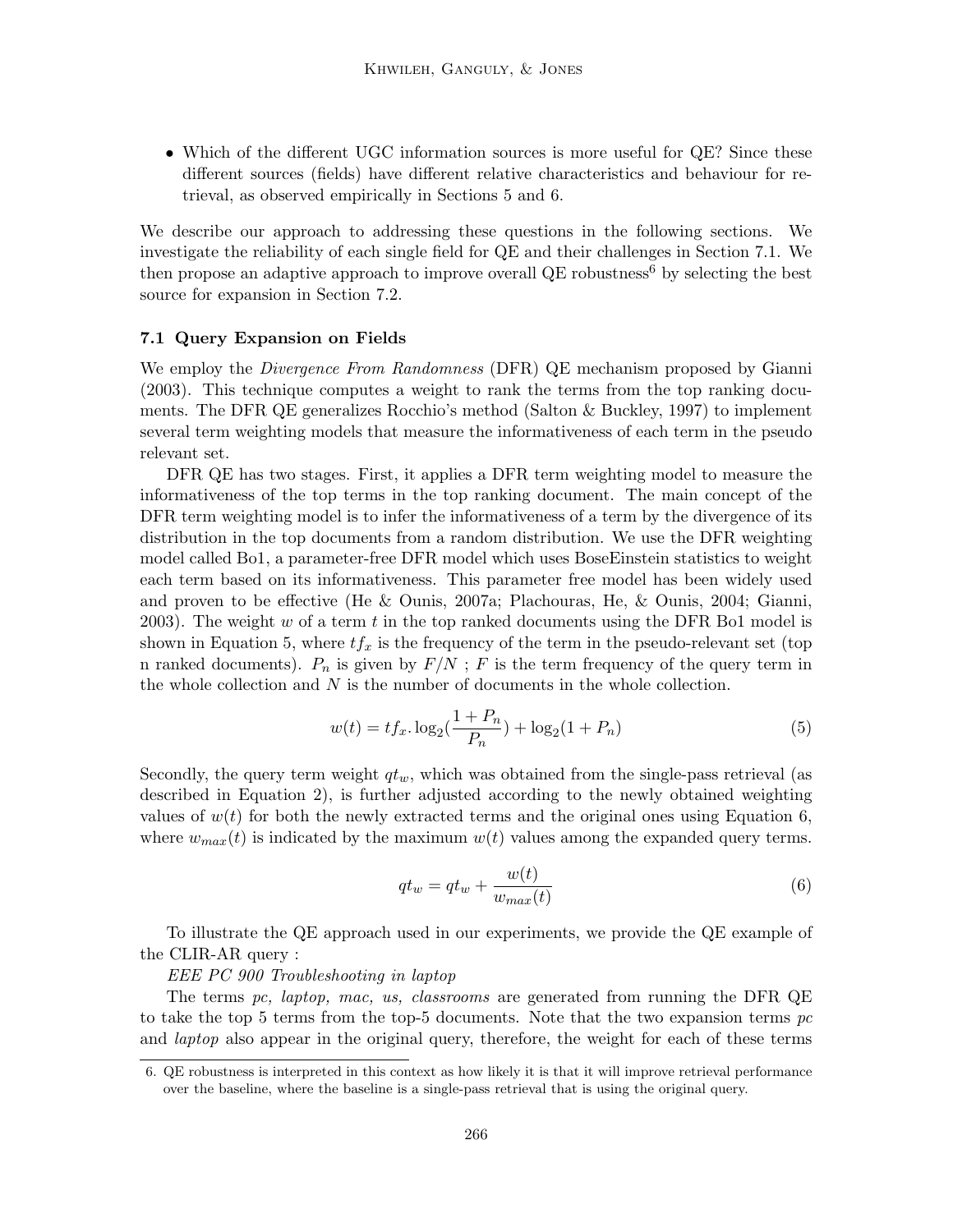is boosted to be greater than  $1^7$ . The new expansion terms (*mac*, us and *classrooms*) are added to the original query and their weights are adjusted based on their informativeness and uniqueness in the top n documents versus the whole collection. The term  $mac$  is predicted as informative and unique so it gets weight greater than 0 since it appears only in the top n documents while the other terms *(classrooms, us)* are assigned very low weights close to 0 since they also appear in other documents (non top-n). Using this method, the final expanding and reweighing of the query is explained as follows :

 $eee \times 1.000$ ,  $pc \times 1.9211$ ,  $900 \times 1.0000$ , troubleshoot $\times 1.0000$ , laptop $\times 1.2988$ , mac $\times 0.2195$ ,  $us \times 0.0000$ , classroom $\times 0.0000$ .

Some of the original query terms may *not* appear in the top-terms such as (900, EEE) and troubleshoot), in which the formula in Equation 6 would only give them the same weight they have in a single-pass retrieval settings. Such cases might be common in our CLIR settings due to the presence of named entity translation errors, such as the example of "Aldirimovr" as described in Section 5. Since these NEEs are produced by the translation, they will never appear in any of the top ranked documents since they are not present in the collection, therefore their weight will always remain the same as after the expansions. This will pose an extra challenge for overall QE effectiveness which we try to handle in the following sections by designing a post-translation QE that is tuned for this task. The main reasons for us to pick the post-translation QE approach in this experimental investigation are :

- To study the impact of translation errors/translation quality on the QE effectiveness. This can be investigated by running a post-translation analysis of the query expansion performance.
- To investigate whether adding new informative terms to the query can reduce the impact of the translation errors and improve the retrieval effectiveness.

We use the default QE parameter settings in our experiment where we set it up to extract the 10 most informative terms from the top 3 returned documents. These settings were suggested by Gianni (2003) after conducting extensive experiments on several test collections. However, in our case, the task is much more challenging, where we only have one relevant document to find, we also extend these settings to explore other possible parameter combinations. The parameter settings for our proposed QE runs are tuned to explore the top  $(3, 5, 10)$  terms from each of the top  $(3, 5, 7)$  documents. Our QE runs parameters combinations are as follows:

- Taking the top 3 terms, this includes QE runs that take the top 3 terms from the top 3 documents, the top 5 and the top 10 documents.
- Taking the top 5 terms, this includes QE runs that take the top 5 terms from the top 3 documents, the top 5 and the top 10 documents.
- Taking the top 10 terms, this includes QE runs that take the top 10 terms from the top 3 documents, the top 5 and the top 10 documents.

<sup>7. 1</sup> is the normal weight for any term that appears on the original query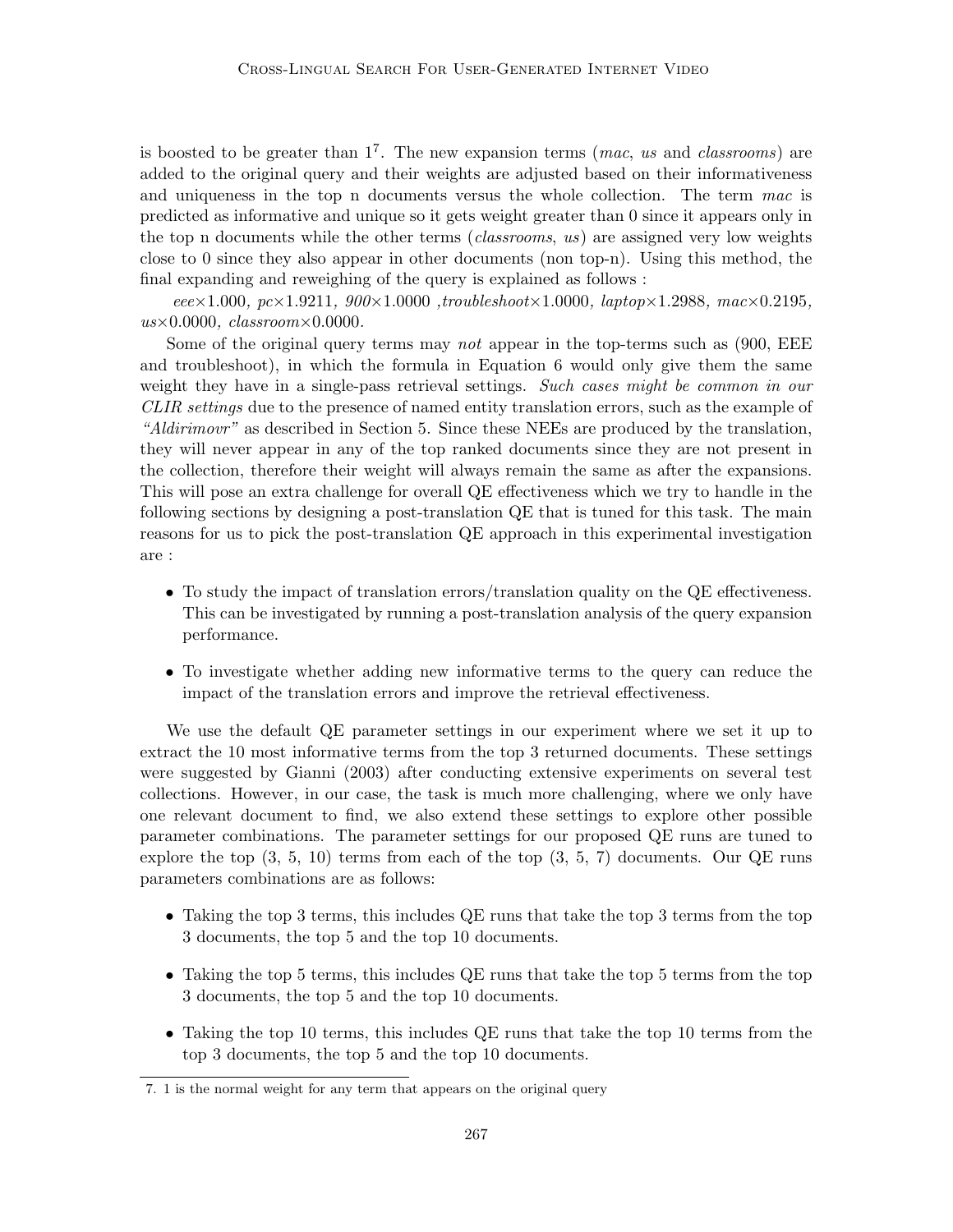|            | Terms | Docs          |
|------------|-------|---------------|
| $exp-ASR$  | 5     | 5             |
| exp-Title  | 3     | 3             |
| $exp-Desc$ | З     | $\mathcal{R}$ |
| $exp-All$  | ર     | 3             |

Table 9: Optimized parameters (top-terms and top-doc) that is selected for each QE run

To study the best parameters for each field expansion, we explored all the parameter variations. We then chose the best performing setting for each QE run. These optimized settings are shown in Table 9.

A QE framework using fields for monolingual text retrieval was proposed by He and Ounis (2007a). This suggests an improved term-weighting method based on field statistics to achieve better retrieval performance. In this investigation, we adopt this approach to CLIR QE and further tune it to a single-field QE technique that allows us to assess the effectiveness of each field for QE. In this method, QE is performed as follows:

- The top n terms are extracted from the top n documents retrieved in response to executing the query on each separate field type (title, description and ASR) in order to investigate their individual effectiveness for QE.
- Retrieval is carried out similarly to our setting for the experiment in Section 6, where we combine all the fields together (see Figure 2), and give an equal weight of 1 to each field. We use the PL2F model (described in Section 6) for this retrieval experiment. Since both query sets (long/short) led to similar conclusions in the previous Sections regarding field effectiveness, we chose to run QE for the short queries only (the CLIR queries of CL-AR-Sh and CL-IT-Sh are described in Section 4.1).

We conducted several QE runs based using each individual field and their combinations. The reason for having such tuned runs is to assess the effectiveness of each field combination for QE. Our proposed field-based QE runs are as follows.

- exp-ASR: Queries were expanded using the ASR field only, by only taking the top ranking terms from the top documents which are retrieved from the ASR index.
- exp-Title: Queries were expanded using the Title field only, by taking the top ranking terms from the top documents which are retrieved from the Title index.
- exp-Desc: Queries were expanded using the Desc field only, by taking the top ranking terms from the top documents which are retrieved from the Desc index.
- exp-All : Queries were expanded using a combination of all fields, i.e. ASR, Title and Desc.
- exp-Non : This run skips the expansion of the queries and just does single pass retrieval using the original query. Note that we use this as the baseline since we want to assess how effective QE can be for such a challenging task.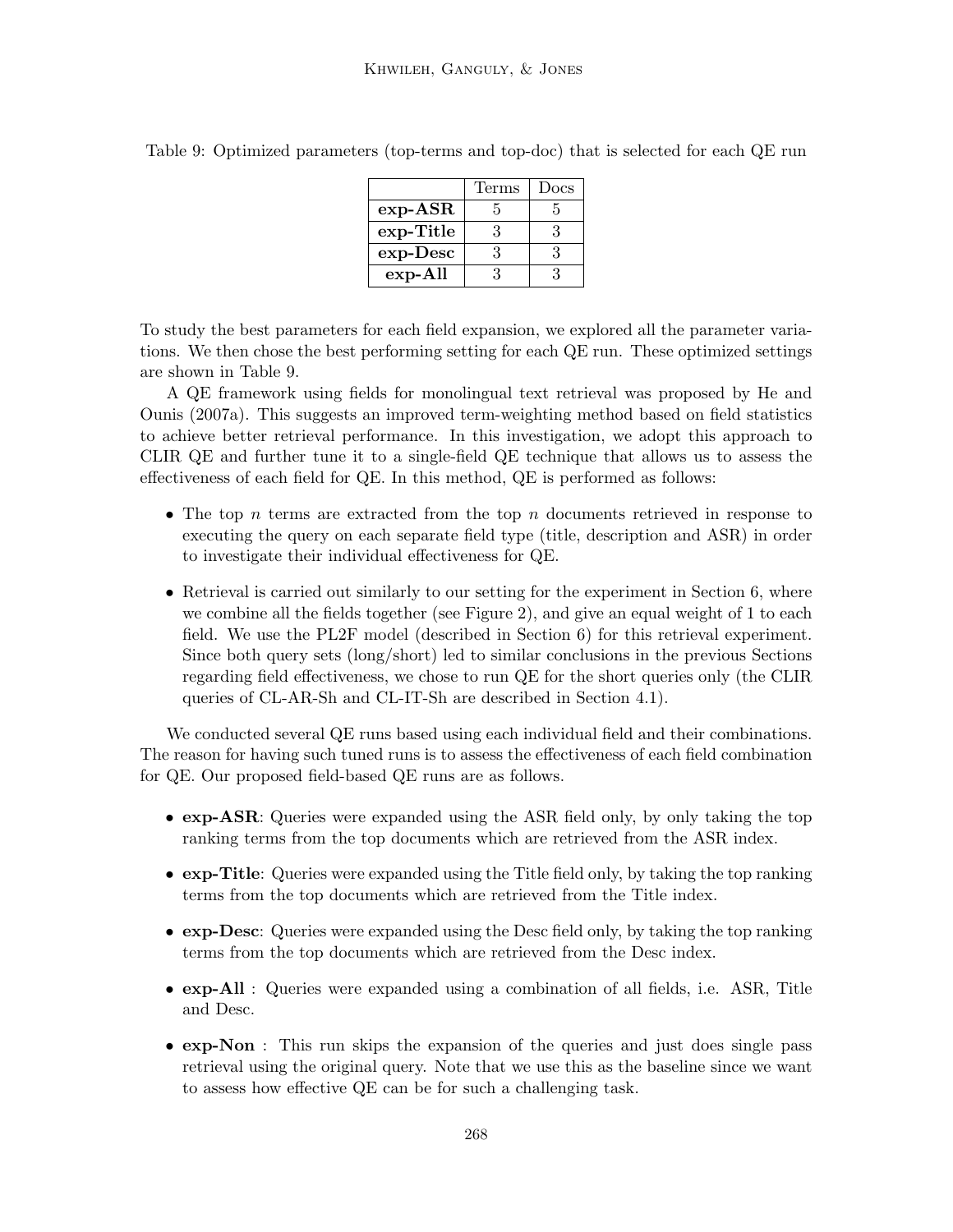|             | $CL-AR-Sh$ | $CL-IT-Sh$ |
|-------------|------------|------------|
| $exp\_ASR$  | 0.3502     | 0.3735     |
| exp_Title   | 0.3820     | 0.4060     |
| $exp\_Desc$ | 0.3470     | 0.4090     |
| $expA$ ll   | 0.3571     | 0.4069     |
| exp_Non     | 0.3726     | .4081      |

Table 10: MRR performance for each QE run.

Table 11: Overall Recall (total found known-items) for each QE run.

|             | $CL-AR-Sh$ | $CL-IT-Sh$ |
|-------------|------------|------------|
| $exp\_ASR$  | 53         | 57         |
| exp_Title   | 52         | 56         |
| $exp\_Desc$ | 51         | 56         |
| $expA$ ll   | 53         | 56         |
| exp_Non     | 52         | 56         |

We run our field-based QE experiments to explore MRR performance for each field. The MRR performance across different runs is shown in Table 10, while the overall recall results are shown in Table 11. It can be seen that MRR for the proposed runs (exp-All, exp-ASR, exp-Title, exp-Desc) does not improve over the baseline run (exp-Non). The exp-Title and exp-Desc get more or less similar MRR performance, while the exp-ASR achieves significantly lower MRR. The fact that we have multiple sources of noise coming either from the translation or from the fields themselves, together with the fact that this is known-item task, where there is only one relevant item that may not be highly ranked in the initial search, can justify the ineffectiveness of these QE runs.

To better understand the robustness for each QE run and compare it to the baseline, we study the difference of MRR (∆MRR) at each query level for all the proposed runs over the baseline run (exp-Non). Where the  $\triangle{MRR}$  on a particular query level for a QE run (exp-x) is indicated through  $\triangle MRR = (MRR(exp-x) - MRR(exp-Non))$ . The  $\triangle MRR$  results for each CL-AR-Sh query across all the runs are shown in Figure 4, while Figure 5 shows the ∆MRR results for CL-AR-Sh queries.

Since the DFR QE model (see Equation 5 and 6) uses the informativeness measure to weight the extracted top terms, the decreases and increases of the  $\Delta MRR$  values that are shown in Figures 4 and 5 can be explained as follows.

•  $\triangle MRR = 0$ , means the top ranked terms were predicted as less informative, which is the reason why the QE runs have minimal effect over the baseline (exp-Non). Based on the DFR definition of the informativeness (see Equation 5 and 6), this indicates that the terms added to this particular query were given low weight because they are not only common in the top ranked documents, but also in the whole document collection. In other words, the QE run could not find any helpful terms that might potentially improve the overall performance. The ∆MRR performance of each run suggests that this situation occasionally occurs in all QE runs across several queries, particularly on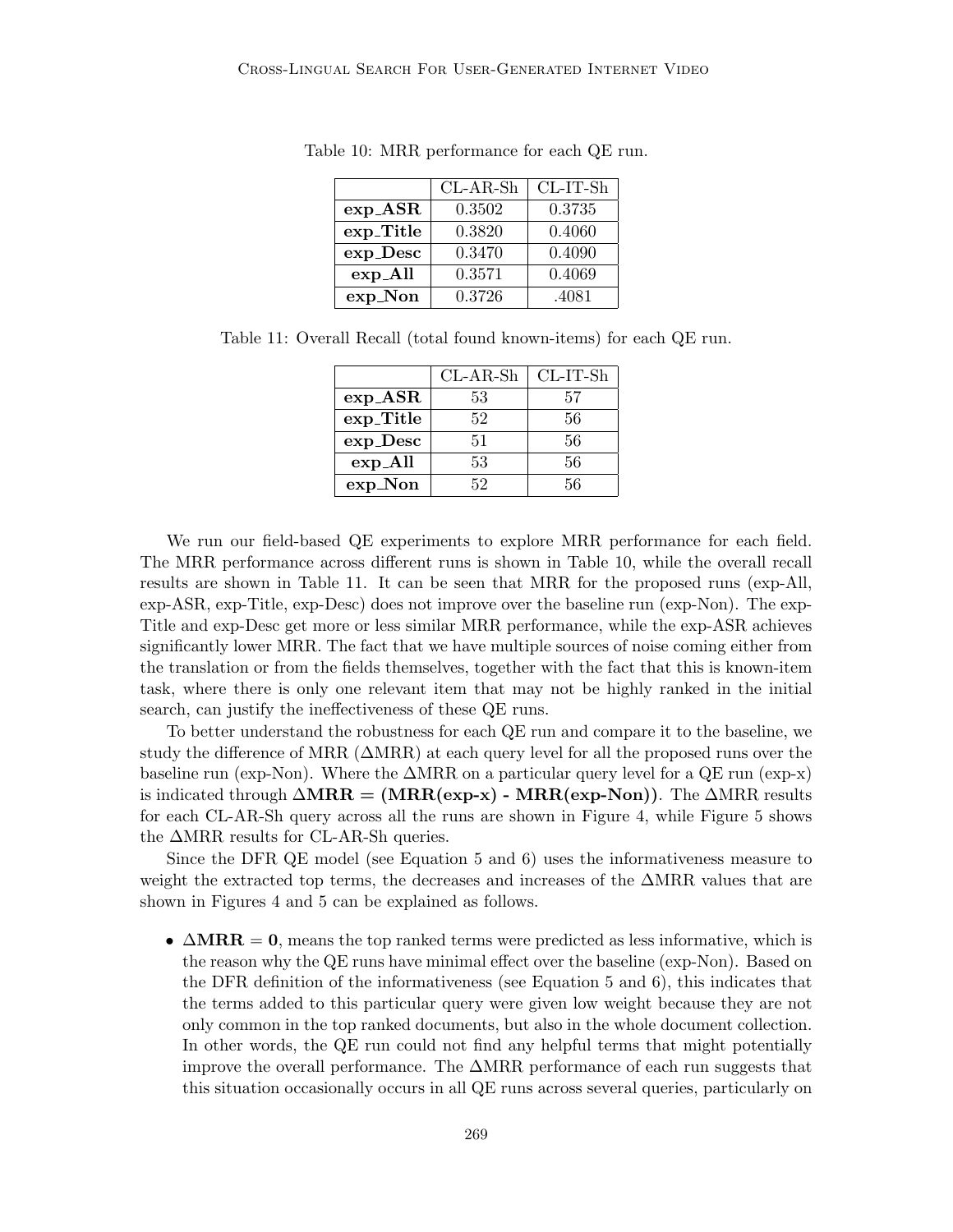the exp-Title and exp-Desc. This probably arise due to the recall problem that these two fields have, as shown in Table 8 (see also the single-field retrieval experiments of Section 5). In fact, for most of the queries for the exp-Desc and exp-Title runs, the application of QE has a very low or a zero effect on the MRR compared to the single-pass baseline retrieval (exp-Non).

•  $\Delta MRR > 0$ , means that the top ranked terms were predicted to be highly informative and they were relevant to the query, which is the reason why QE shows a positive increase over the baseline. This in turn suggests that the exp-ASR runs were able to improve more queries (more positive  $\Delta MRR$  points) in terms of ranking the knownitem over other runs. This is also expected due to the higher recall performance of these fields.



Figure 4: ∆MRR across all QE runs on CL-AR-Sh.

Moreover, all runs have had a positive  $\triangle{MRR}$  for some queries. Particularly interesting is the fact that the combined  $QE$  run (exp-All) did not yield the best results.

•  $\triangle MRR < 0$ , means that the top ranked terms were predicted as highly informative but they were not relevant to the query, which is the reason why QE had a negative effect over the baseline run. The ∆MRR values show that this incorrect prediction has significantly impacted all runs. In particular, the exp-ASR run is affected the most, as can be seen from the negative ∆MRR values across several queries on both CL-AR-Sh and CL-IT-Sh.

We conclude from these experiments that setting the expansion to be based on the Title and the Desc fields may help to improve the MRR by improving the ranking for some queries. However, this improvement covers only a limited number of queries due to the coverage and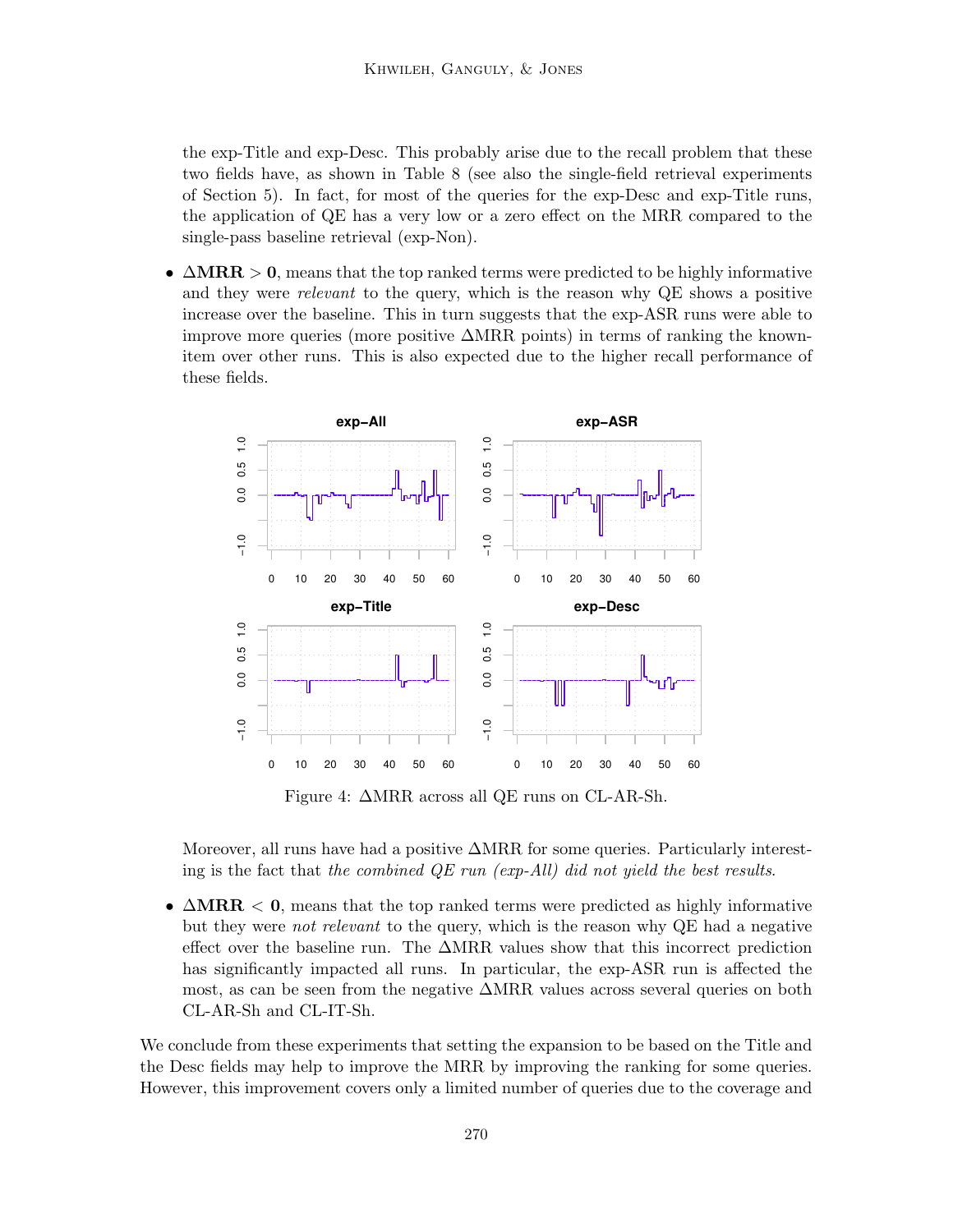

Figure 5: ∆MRR across all QE runs on CL-AR-Sh.

recall issues of these two fields (see Section 5). ASR fields seem to have better coverage in terms of improving the performance for most of the queries. However, this coverage can be negative sometimes when QE model fails to pick the right terms.

Even when the ASR is combined with other fields using the exp-All approach, the overall performance still does not improve the MRR with respect to the baseline (exp-Non). As shown in these experiments, each QE run that uses a single field shows positive ∆MRR values for some queries. However, these per-field improvements decrease the average when the fields are combined together (for example, the exp-All MRR values shown in Table 10 are lower than exp-Title for CL-AR-Sh, exp-Desc for CL-IT-Sh). The combination approach is not sufficiently effective because the overall retrieval performance can still be negatively impacted by the noise present in the fields. In the next section, we propose a novel approach for alleviating this issue by selecting only the best source for expansion. This technique adaptively predicts performance of each QE run, and chooses the source that is more likely to achieve a positive impact, as elaborated in the next section.

#### 7.2 Selecting the Best Source for Expansion

In this section we introduce our proposed approach to improve the QE effectiveness for our CLIR task by predicting whether QE is needed or not, and if it is, to select the best source for expansion. In particular, we aim to design a robust QE approach that can prevent or minimize the negative MRR changes that the exp-ASR or other runs can have. We argue that these reductions are caused for two reasons:

• The query performance of the initial run is just *perfect* for our known-item task. This case can happen if the known relevant document is ranked at first position. So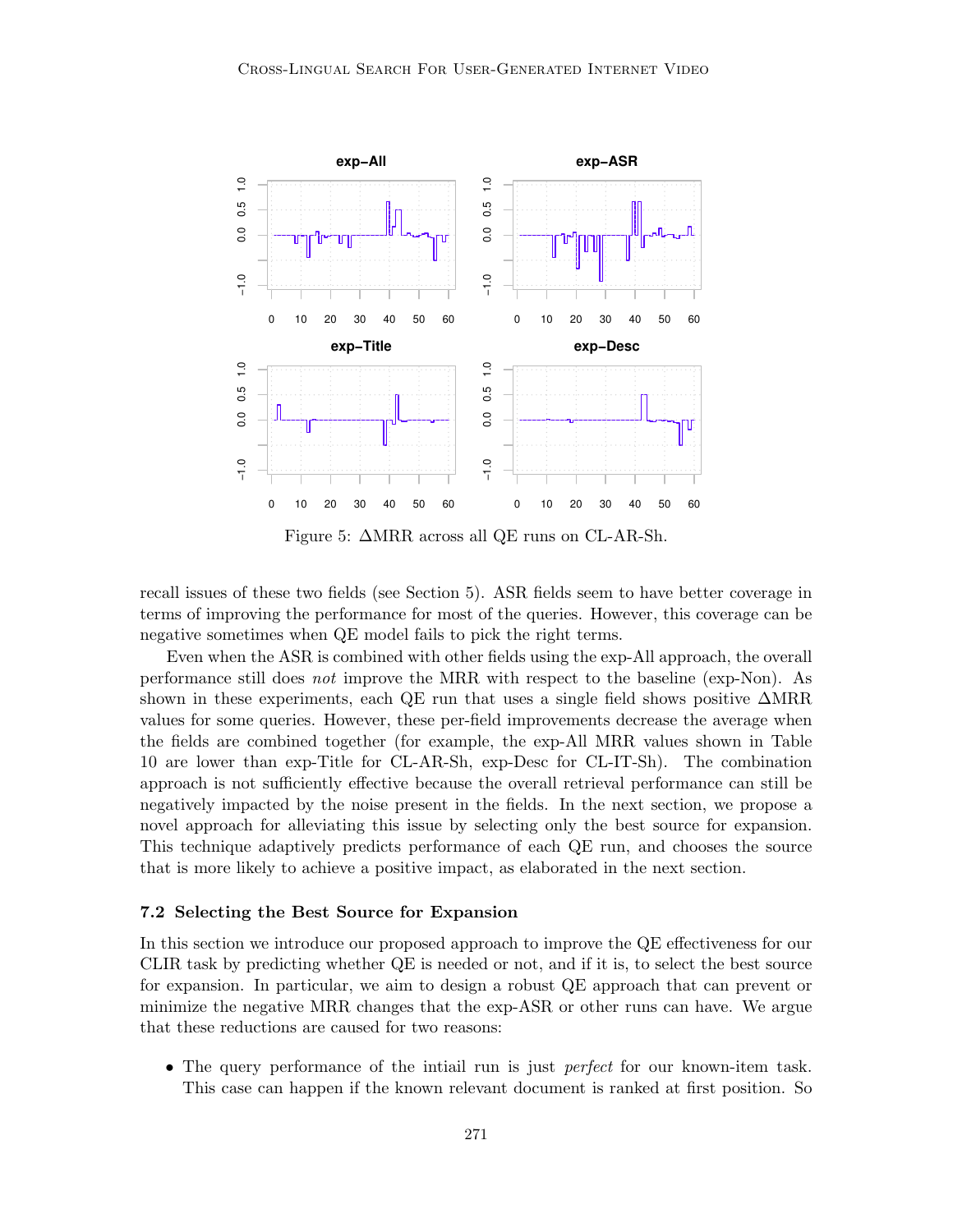the added new expansion terms can potentially disturb the query performance and negatively impact the retrieval effectiveness.

• As mentioned in the literature (Mitra, Singhal, & Buckley, 1998; Terra & Warren, 2005), QE effectiveness is further challenged by the query drift issue where the expansion terms are informative, but they to do not belong the same topic of the original query. As shown in Table 1, ASR transcripts can be up to 20K length, Desc can be as long as 3K length. These long descriptive fields may cover many different topics and noise, and may not be relevant to the topic of the query. This is common for the dataset used in this task, since we are using user-generated videos where the length, the topic and the ASR quality of each video may have no specific or consistent theme.

To address the above issues we propose a modified QE technique that use a pre-retrieval prediction technique to decide whether QE is likely to be beneficial and which source is more reliable for the expansion. We describe the prediction technique used for this approach in Section 7.2.1. Section 7.2.2 explains our proposed Adaptive QE algorithm. Section 7.2.3 reports the experiments we conduct to investigate the effectiveness of this approach.

#### 7.2.1 Predicting the QE Effectiveness

Predicting QE effectiveness has been proposed within the concept of the selective QE framework by Amati et al. (2004), and has been widely used to improve QE effectiveness. The main concept behind this technique is to disable QE when it is predicted to have a negative impact on the first-pass retrieval performance. This prediction is based on pre-retrieval metrics that assess the application of QE and make a decision on whether to apply it or not. Most of these predictions are based on capturing the query statistics in the collection, such as the query difficulty (Gianni, 2003), the query clarity score (Cronen-Townsend, Zhou, & Croft, 2002), query length (Amati et al., 2004). Full analysis of the effectiveness of every prediction techniques effectiveness is contained in the work of He and Ounis (2006). We chose to use one of the most successful predictors, the Average Inverse Collection Term Frequency (AvICTF) (He & Ounis, 2006). We use this prediction metric in our proposed Adaptive QE technique to predict whether QE is needed or not and which field combination is the most reliable for the expansion.

The AvICTF predictor has previously been tested in the field-based query expansion in several previous studies (He & Ounis, 2007a; Macdonald, He, Plachouras, & Ounis, 2005). The reason to choose this predictor over others is that by definition it has a higher potential to work well for CLIR because it addresses the term frequency aspect of the query. In principle, the term frequency should be a good indicator for predicting translation errors. For example an NEE error like the word "Aldirimovr" would have zero term frequency which can be used to give an indication of overall query performance. AvICTF is also a very low cost metric that uses only local collection statistics to make the prediction, if the AvICTF value is higher than a tuned threshold, then the query is predicted to preform very well using first-pass retrieval and therefore the query expansion is disabled. The AvICTF is defined as follows.

$$
AvICTF = \frac{log_2 \prod_Q(\frac{token_{coll}}{F})}{ql}
$$
\n<sup>(7)</sup>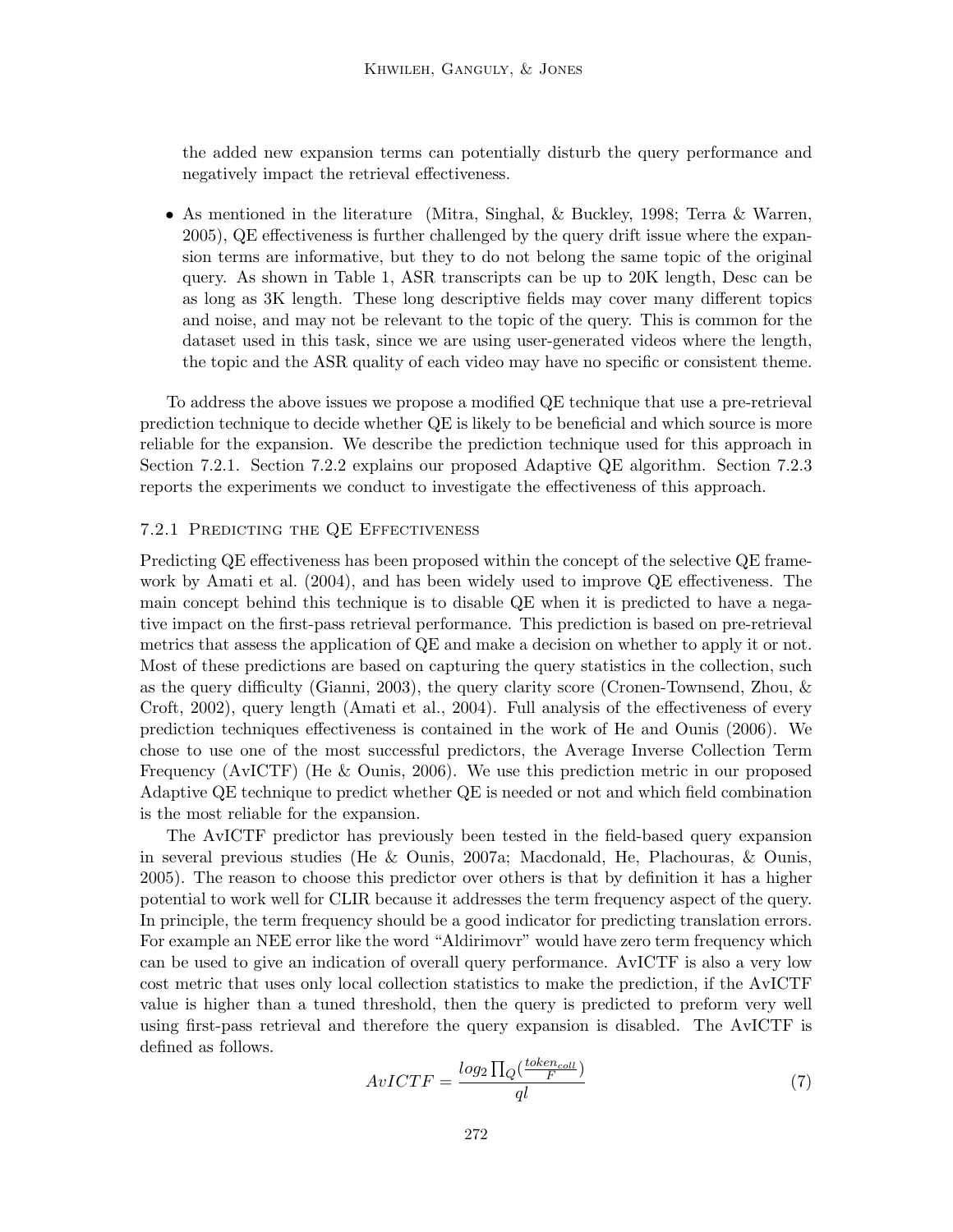where  $token_{coll}$  is the number of tokens in the whole collection.  $ql$  is the query length,  $F$ is the query term frequency of the whole collection. In the next sections, we describe the adaptive QE algorithm we implemented and our experimental investigation.

# 7.2.2 Adaptive Field-Based QE Technique

In this section we propose our adaptive QE technique, the adaptivity concept is inspired by the work of He and Ounis (2006). The idea behind this adaptive method is to automatically set the weights of the fields during the query running time. We further redesign this concept to auto-select which field combination is the best source for the expansion. The adaptive field-based QE algorithm we implemented is explained below:

- During indexing, the algorithm processes all possible fields combination into separate indexes, where each index can have one, two or  $n$  fields,  $n$  is the total number of fields available in the collection.
- During the retrieval of a query  $Q$ :
	- 1. The algorithm calculates the prediction value V across every possible index, then selects the index  $Maxindex$  that has the highest prediction value  $MaxV$ .
	- 2. The algorithm then makes a decision of whether to apply QE or not by comparing the prediction value  $MaxV$  against a trained threshold. If the predicted value is less than the threshold, the algorithm skips QE and moves straight to the retrieval.
	- 3. If the prediction decision is to proceed with QE, the algorithm expands the query  $Q$  by taking the top terms from the top ranked documents in  $Maxindex$ then run the retrieval.

Our adaptive QE algorithm predicts the effectiveness of each possible QE field run and chooses the one that is more likely to be useful for each query. In other words, our adaptive QE make the use of (exp-ASR, exp-Title, exp-Desc, exp-Non, exp-All) as well as other possible QE runs that are based on two fields combination such as (exp-ASRDesc, exp-TitleASR, exp-TitleDesc) to produce adaptive QE runs as follows.

- exp-Adapt-AR: Expands the AR queries (CL-AR-Sh) using the proposed adaptive QE technique.
- exp-Adapt-IT: Expands the IT queries (CL-IT-Sh) using the proposed adaptive QE technique.

For training the prediction and tuning the threshold value, we conduct a two-fold holdout evaluation on our query sets. We divide both the CL-AR-Sh and CL-IT-Sh sets into training and testing query sets as described below:

- AR-train queries set: Contains 30 queries picked randomly from the CL-AR-Sh set.
- IT-train queries set: Contains 30 queries picked randomly from the CL-IT-Sh set.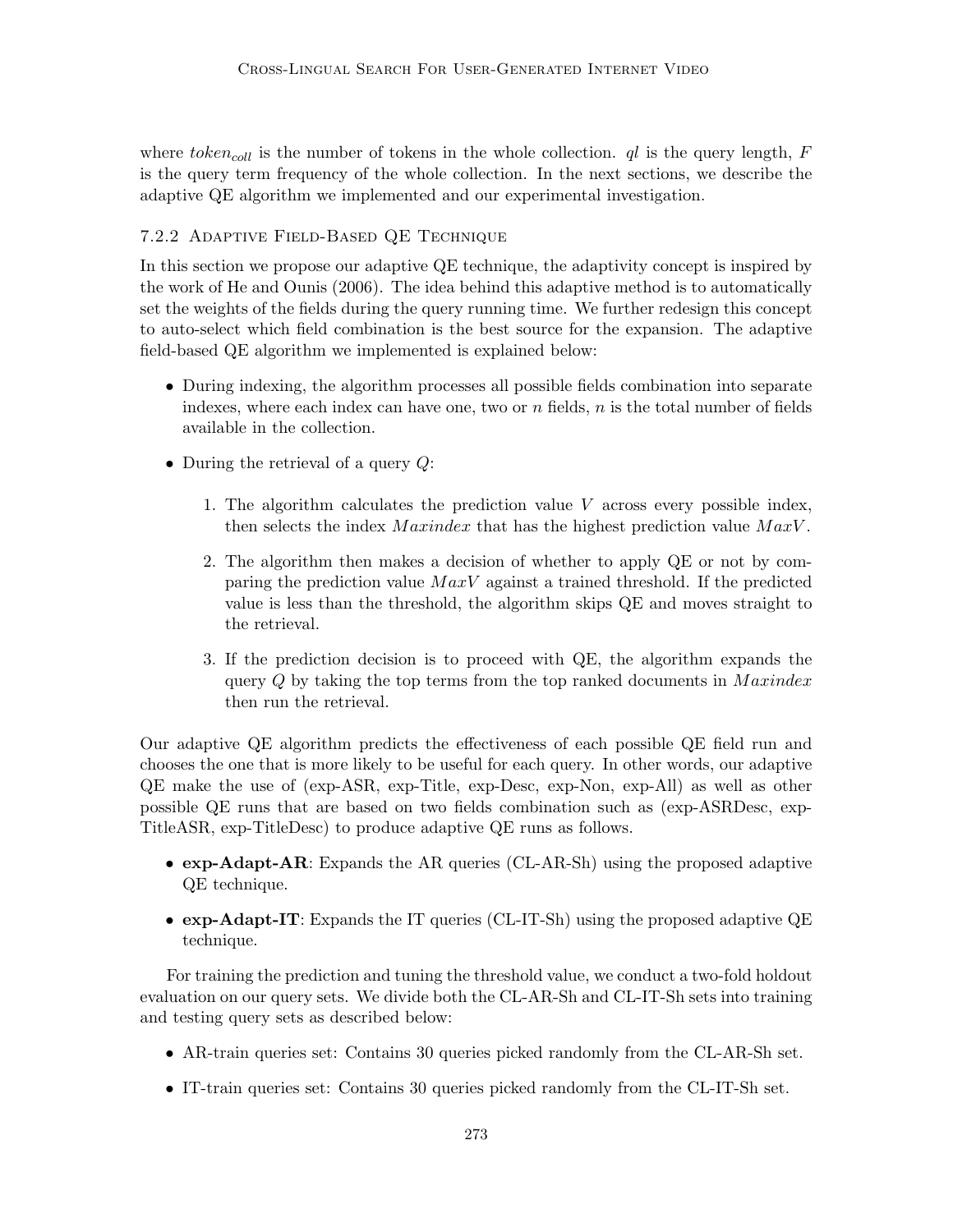• Test queries set: Contains the remaining 30 queries from CL-AR-Sh query set and the remaining 30 queries from CL-IT-Sh query set. These two sets are used to evaluate the proposed adaptive QE runs (exp-Adapt-AR and exp-Adapt-IT).

During the training, similar to the work of He and Ounis (2007a), we perform a manual data sweeping through the range of [3, 15] with an interval of 1 for both training queries. The best threshold chosen for exp-adapt-AR on AR-train queries was 6. The best threshold found for exp-adapt-IT on IT-train queries was 9. The difference between these threshold values can be attributed to the distinct level of translation qualities between both query sets. As we discussed previously in Section 5, IT queries have better CLIR performance over the AR ones, and thus QE threshold is different here.

# 7.2.3 Experimental Results and Discussion

We ran our proposed adaptive QE using the two runs: exp-Adapt-AR and exp-Adapt-IT explained previously. The overall performance results of the two runs for the test queries is shown Table 12.

As we explained before, these adaptive QE runs involve all possible QE runs for onesingle run, and use the one that is predicted to have better performance, the selection statistics of each run is indicated in Table 13. As can be seen in Table 12, the overall MRR

| $\bf{M} \bf{R} \bf{R}$ |           |                    |  |  |
|------------------------|-----------|--------------------|--|--|
|                        | Adaptive  | (Baseline exp-Non) |  |  |
| $exp-Adapt-AR$         | 0.43614   | 0.3785             |  |  |
| exp-Adapt-IT           | 0.4867    | 0.4580             |  |  |
| Recall                 |           |                    |  |  |
|                        | Exp-Adapt | Exp-Non (Baseline) |  |  |
| $exp-Adapt-AR$         | 22        | 22                 |  |  |
| exp-Adapt-IT           | 22.       | 22                 |  |  |

Table 12: Results for adaptive QE runs in terms of MRR and Recall.

Table 13: The selection statistics for the adaptive QE runs.

|               | $exp-Adapt-AR$ | $exp-Adapt-IT$ |
|---------------|----------------|----------------|
| exp-ASRDesc   |                |                |
| exp-TitleASR  |                |                |
| exp-TitleDesc |                | 5              |
| exp-Title     |                |                |
| $exp-Desc$    | ٠,             |                |
| $exp-ASR$     |                |                |
| $exp-Non$     | Б              |                |
| $exp-All$     |                |                |

performance improves when using our proposed adaptive QE technique. Also, looking at the recall performance of Table 12, it appears that this technique successfully improves the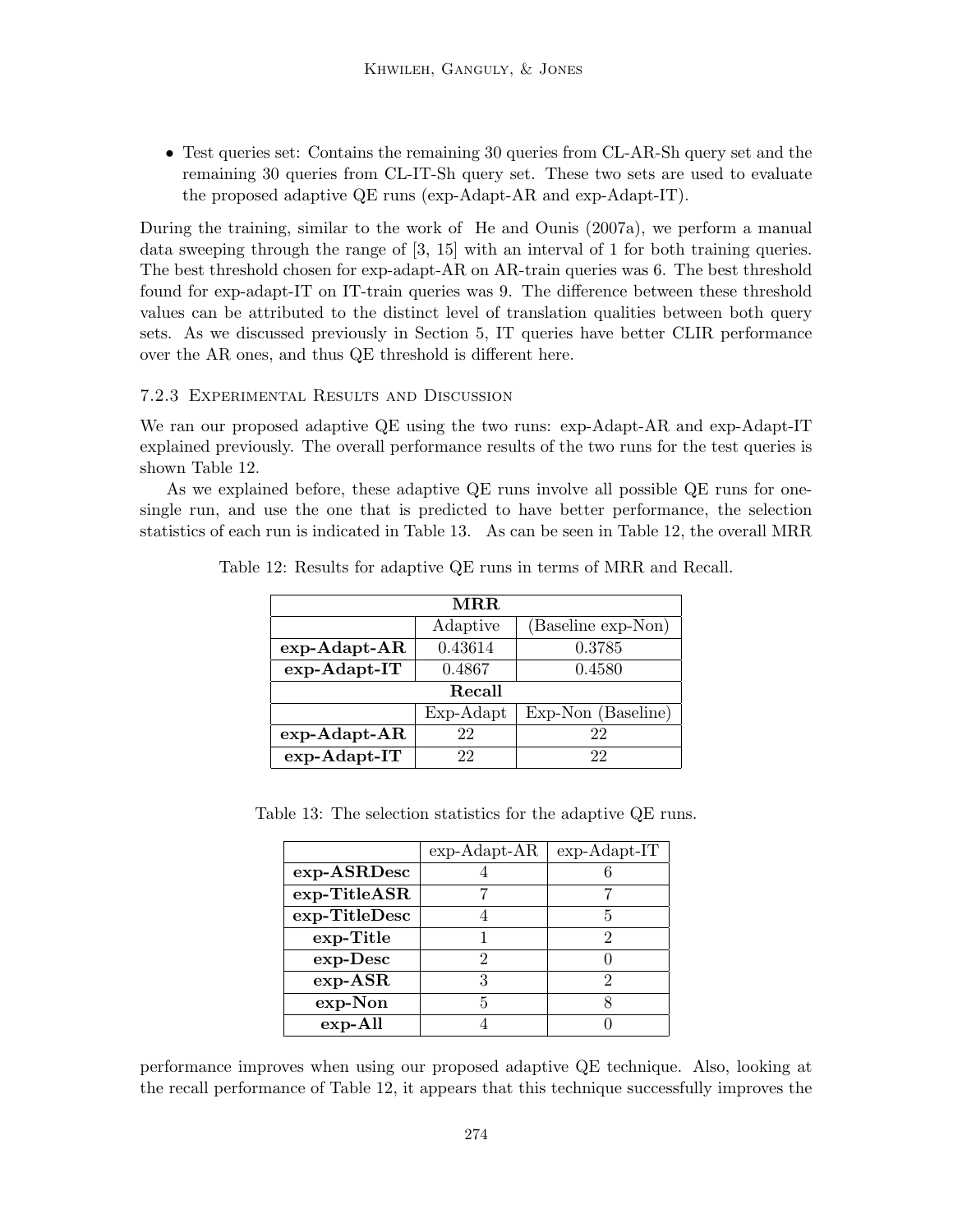

Figure 6: ∆MRR (Baseline Vs Adaptive QE runs) for both languages using the test queries

overall ranking while maintaining the same recall level. This can be attributed to the fact that these runs are able to selectively make use of the best performance from each individual run.

To better understand the improvement over the baseline, similar to our previous experiment in Section 7.1, we also calculate the ∆MRR values for each test query for both AR-train and IT-train query tests in Figure 6. The ∆MRR values in Figure 6 show that this technique reduces the chance of having any significant reduction in MRR over the baseline. Overall, it appears that this QE approach has robustness to improve the overall CLIR performance by selecting the most reliable source of expansion individually for each query.

# 8. Conclusions and Further Research

This paper has examined CLVR based on text metadata fields for an Arabic-English, French-English and Italian-English known-item search task based on the blip10000 collection. We studied the retrieval effectiveness and challenges of three different sources of information: ASR transcripts, which are challenged by recognition errors, video titles, which can be very short and lack content, and video descriptions, which can be generic and incomplete. Our first set of experiments analysed the behaviour of these sources for CLIR by examining their CLIR robustness. We found that the ASR transcript field has the lowest robustness across other fields and its performance can drop significantly for CLIR. We then explored field combination retrieval to explore their performance all together, and our investigation showed that giving higher weight to the titles over other fields gives improved CLIR performance. In general our experiments show that tuning the retrieval settings to give a higher weight towards the fields which have a lower CLIR robustness degrades retrieval effectiveness.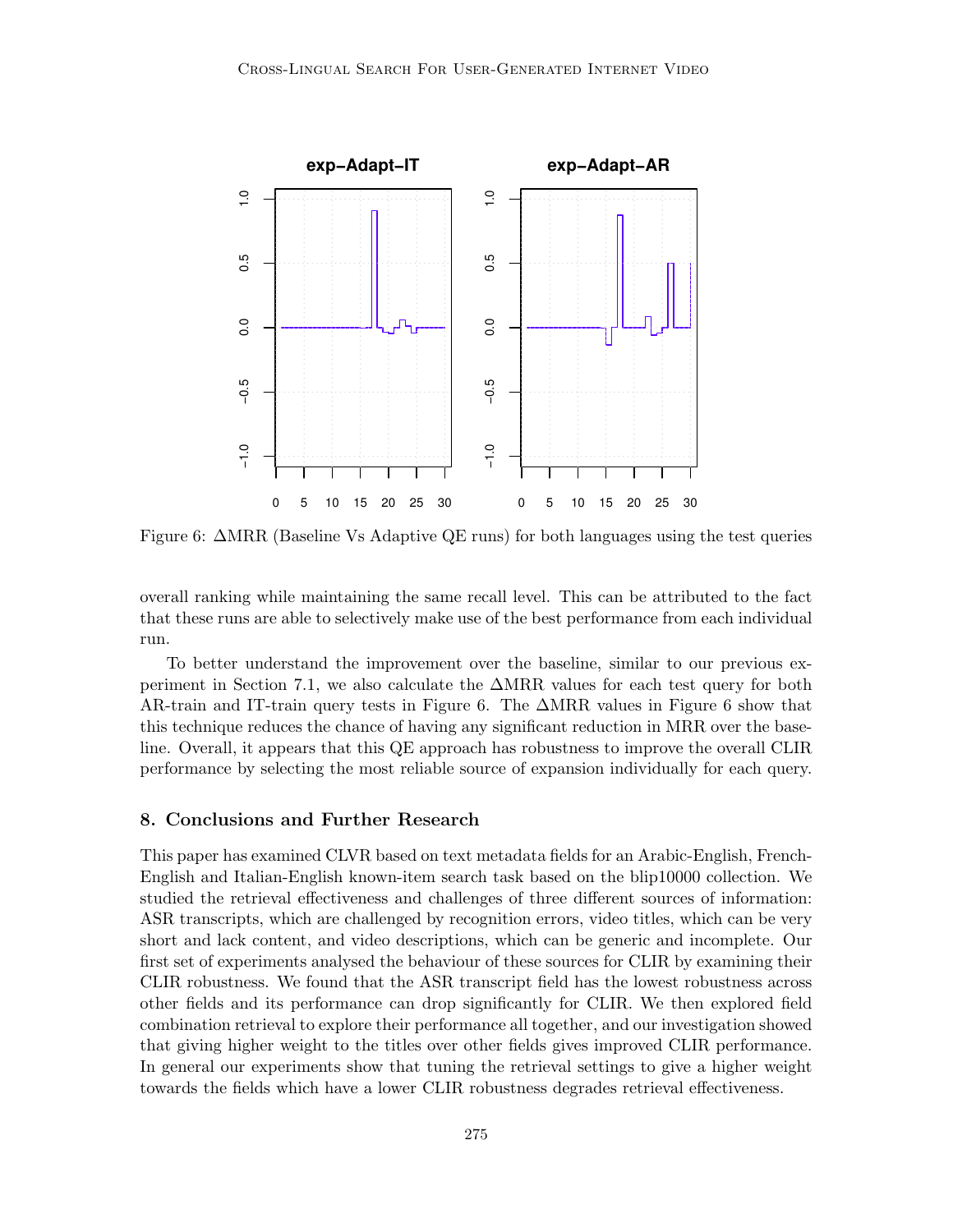Our work also investigated the effectiveness of automatic query expansion on the CLIR setting for this task. We found that these information sources can have a varying reliability for query expansion, and can have a negative impact on the retrieval effectiveness in the CLIR framework when they are combined together. We proposed an adaptive query expansion technique that automatically selects the most reliable source for expansion based on a well established query performance prediction technique. The results from our experimental investigation show that this technique has better robustness to maintain retrieval performance in the CLIR setting.

In general, we found that in this noisy CLIR setting, between the translation errors, transcription errors, incorrect or incomplete UGC metadata and the very varied document lengths, there might be no single best solution that can be recommended to be used for answering all queries or even expanding/ improving them, but rather an adaptive approach that relies on trained heuristics that are tuned specifically for this task and this collection. The concept of adaptivity will be further studied in our next investigations of this problem.

Our analysis of the CLIR effectiveness for UGC video gives us suggestions for further investigation in many areas. One potential direction for further work is to automatically assess the quality of ASR transcripts and the Description information and assign weights based on quality measures, and also to explore task dependent tuning of the machine translation process. Studying the CLIR effectiveness of other UGC sources of evidence (such as visual information and social interaction data which include tweets, personal profile data) would be an interesting follow up investigation. Another area for future study is to improve the document representation within this framework by developing a document expansion technique that is tuned to improve the overall CLIR robustness and effectiveness of each source of evidence. Also, we plan to expand this work by studying the effectiveness of other available CLIR techniques such as Hybrid and DT CLIR for this task.

## References

- Alqudsi, A., Omar, N., & Shaker, K. (2012). Arabic machine translation: a survey. Artificial Intelligence Review, 1–24.
- Alzghool, M., & Inkpen, D. (2008). Cluster-based model fusion for spontaneous speech retrieval. In Proceedings of the ACM SIGIR Workshop on Searching Spontaneous Conversational Speech, pp. 4–10. Citeseer.
- Amati, G., Carpineto, C., & Romano, G. (2004). Query difficulty, robustness, and selective application of query expansion. In Advances in information retrieval, pp. 127–137. Springer.
- Amati, G., & Van Rijsbergen, C. J. (2002). Probabilistic models of information retrieval based on measuring the divergence from randomness. ACM Transactions on Information Systems (TOIS),  $20(4)$ , 357-389.
- Amazon (2015). Amazon mechanical turk welcome. https://www.mturk.com/. Retrieved: 2015-03-30.
- Bagdouri, M., Oard, D. W., & Castelli, V. (2014). Clir for informal content in arabic forum posts. In Proceedings of the 23rd ACM International Conference on Conference on Information and Knowledge Management, pp. 1811–1814. ACM.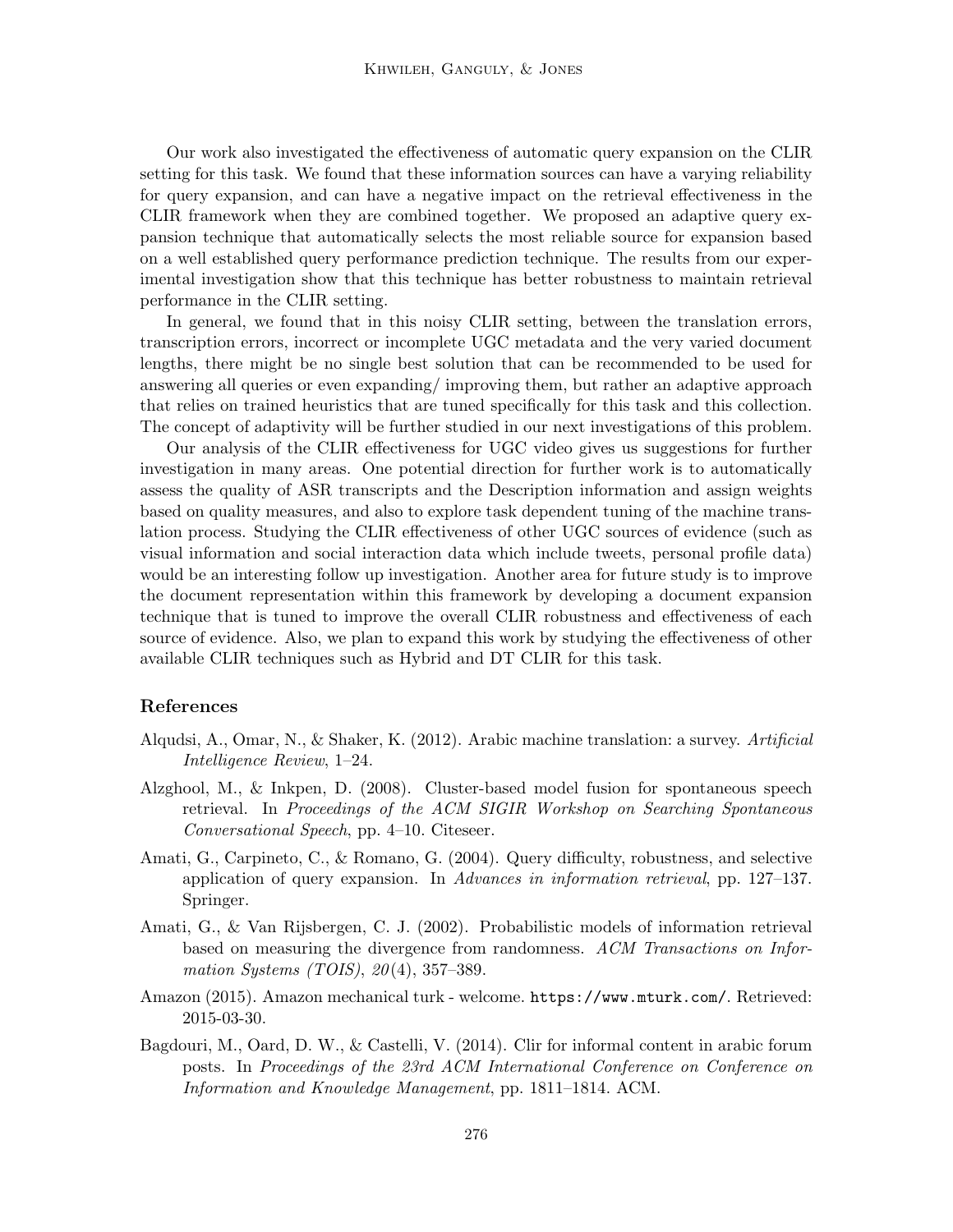- Ballesteros, L., & Croft, W. B. (1997). Phrasal translation and query expansion techniques for cross-language information retrieval. In ACM SIGIR Forum, Vol. 31, pp. 84–91. ACM.
- Ballesteros, L., & Croft, W. B. (1998). Resolving ambiguity for cross-language retrieval. In Proceedings of the 21st annual international ACM SIGIR conference on Research and development in information retrieval, pp. 64–71. ACM.
- Bellaachia, A., & Amor-Tijani, G. (2008). Enhanced query expansion in english-arabic clir. In Database and Expert Systems Application, 2008. DEXA'08. 19th International Workshop on, pp. 61–66. IEEE.
- Bendersky, M., Garcia-Pueyo, L., Harmsen, J., Josifovski, V., & Lepikhin, D. (2014). Up next: retrieval methods for large scale related video suggestion. In *Proceedings of* the 20th ACM SIGKDD international conference on Knowledge discovery and data mining, pp. 1769–1778. ACM.
- Bing (2015). Bing translator. http://www.bing.com/translator/. Retrieved: 2015-03-30.
- BlipTV (2015). Bliptv. https://www.blip.tv. Retrieved: 2015-03-30.
- Büttcher, S., Clarke, C. L., & Cormack, G. V. (2010). Information retrieval: Implementing and evaluating search engines. Mit Press.
- Carpineto, C., & Romano, G. (2012). A survey of automatic query expansion in information retrieval. ACM Computing Surveys (CSUR),  $44(1)$ , 1.
- Chelba, C., Bikel, D., Shugrina, M., Nguyen, P., & Kumar, S. (2012). Large scale language modeling in automatic speech recognition.  $arXiv$  preprint  $arXiv:1210.8440$ .
- Chen, H.-H., Hueng, S.-J., Ding, Y.-W., & Tsai, S.-C. (1998). Proper name translation in cross-language information retrieval. In Proceedings of the 17th international conference on Computational linguistics-Volume 1, pp. 232–236. Association for Computational Linguistics.
- CLEF (2015a). The clef initiative (conference and labs of the evaluation forum) clef2009. http://www.clef-initiative.eu/edition/clef2009. Retrieved: 2015-03-30.
- CLEF (2015b). The clef initiative (conference and labs of the evaluation forum) homepage. http://www.clef-initiative.eu/. Retrieved: 2015-03-30.
- Cronen-Townsend, S., Zhou, Y., & Croft, W. B. (2002). Predicting query performance. In Proceedings of the 25th annual international ACM SIGIR conference on Research and development in information retrieval, pp. 299–306. ACM.
- Eickhoff, C., Li, W., & de Vries, A. P. (2013). Exploiting user comments for audio-visual content indexing and retrieval. In Advances in Information Retrieval, pp. 38–49. Springer.
- Eskevich, M. (2014). Towards effective retrieval of spontaneous conversational spoken content. Ph.D. thesis, Dublin City University.
- Eskevich, M., & Jones, G. J. F. (2014). Exploring speech retrieval from meetings using the ami corpus. Computer Speech  $\mathcal{B}$  Language.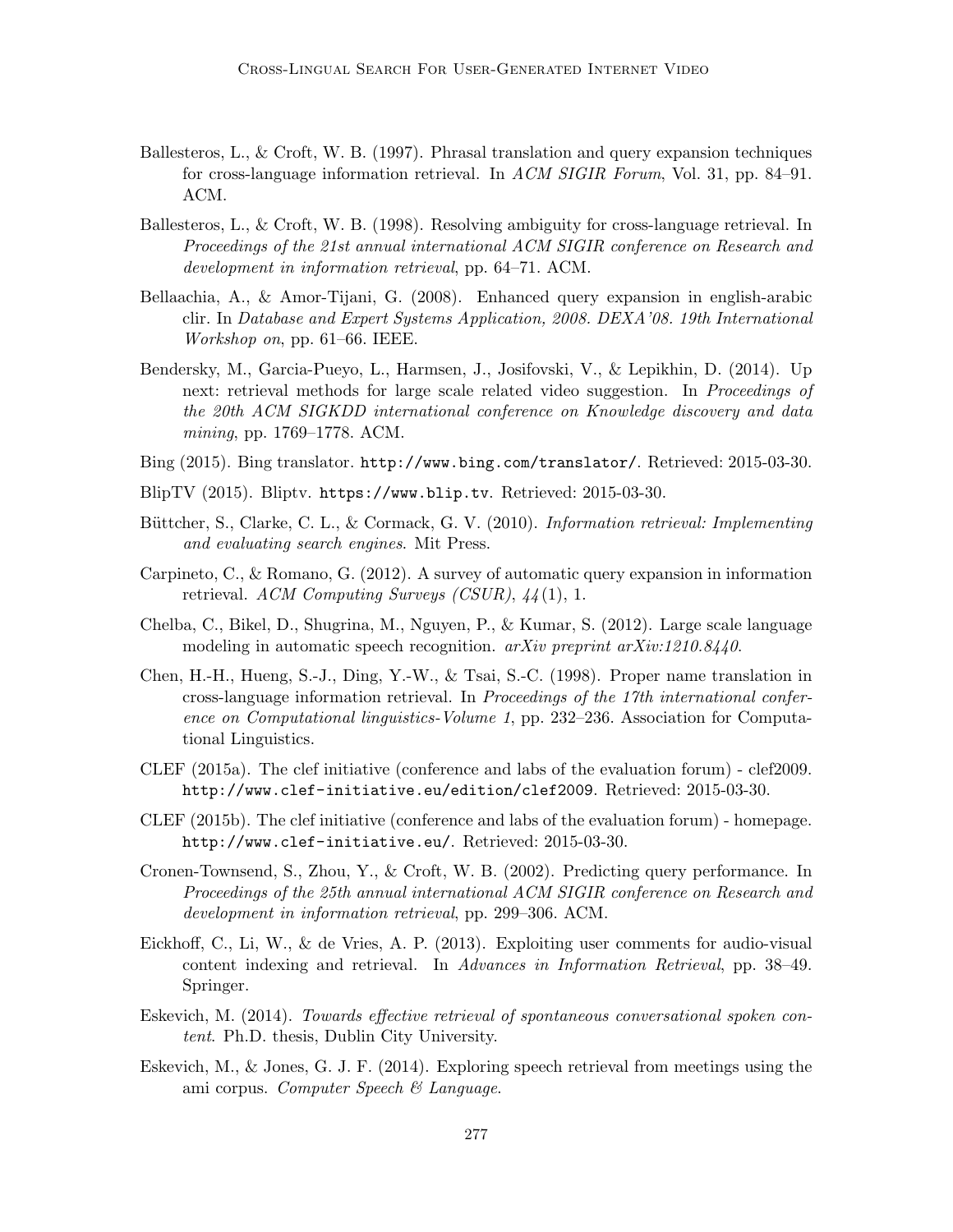- Eskevich, M., Jones, G. J. F., Chen, S., Aly, R., Ordelman, R., & Larson, M. (2012a). Search and hyperlinking task at mediaeval 2012..
- Eskevich, M., Jones, G. J., Wartena, C., Larson, M., Aly, R., Verschoor, T., & Ordelman, R. (2012b). Comparing retrieval effectiveness of alternative content segmentation methods for internet video search. In Content-Based Multimedia Indexing (CBMI),  $2012$  10th International Workshop on, pp. 1–6. IEEE.
- Facebook video (2015). Facebook. https://www.facebook.com/facebook/videos. Retrieved: 2015-03-30.
- Federico, M., Bertoldi, N., Levow, G.-A., & Jones, G. J. F. (2005). Clef 2004 cross-language spoken document retrieval track. In Multilingual Information Access for Text, Speech and Images, pp. 816–820. Springer.
- Federico, M., & Jones, G. J. F. (2004). The clef 2003 cross-language spoken document retrieval track. In Comparative Evaluation of Multilingual Information Access Systems, pp. 646–652. Springer.
- Filippova, K., & Hall, K. B. (2011). Improved video categorization from text metadata and user comments. In Proceedings of the 34th international ACM SIGIR conference on Research and development in Information Retrieval, pp. 835–842. ACM.
- Gao, J., Nie, J.-Y., Xun, E., Zhang, J., Zhou, M., & Huang, C. (2001). Improving query translation for cross-language information retrieval using statistical models. In Proceedings of the 24th annual international ACM SIGIR conference on Research and development in information retrieval, pp. 96–104. ACM.
- Gianni, A. (2003). Probabilistic Models for Information Retrieval based on Divergence from Randomness. Ph.D. thesis, Department of Computing Science, University of Glasgow.
- Google (2015). Google translate. https://translate.google.com/. Retrieved: 2015-03- 30.
- He, B., & Ounis, I. (2006). Query performance prediction. *Information Systems*,  $31(7)$ , 585–594.
- He, B., & Ounis, I. (2007a). Combining fields for query expansion and adaptive query expansion. Information processing  $\mathcal C$  management,  $\mathcal{A}3(5)$ , 1294–1307.
- He, B., & Ounis, I. (2007b). On setting the hyper-parameters of term frequency normalization for information retrieval. ACM Transactions on Information Systems (TOIS),  $25(3)$ , 13.
- Herbert, B., Szarvas, G., & Gurevych, I. (2011). Combining query translation techniques to improve cross-language information retrieval. In Advances in Information Retrieval, pp. 712–715. Springer.
- Inkpen, D., Alzghool, M., Jones, G. J. F., & Oard, D. W. (2006). Investigating crosslanguage speech retrieval for a spontaneous conversational speech collection. In Proceedings of the Human Language Technology Conference of the NAACL, Companion Volume: Short Papers, pp. 61–64. Association for Computational Linguistics.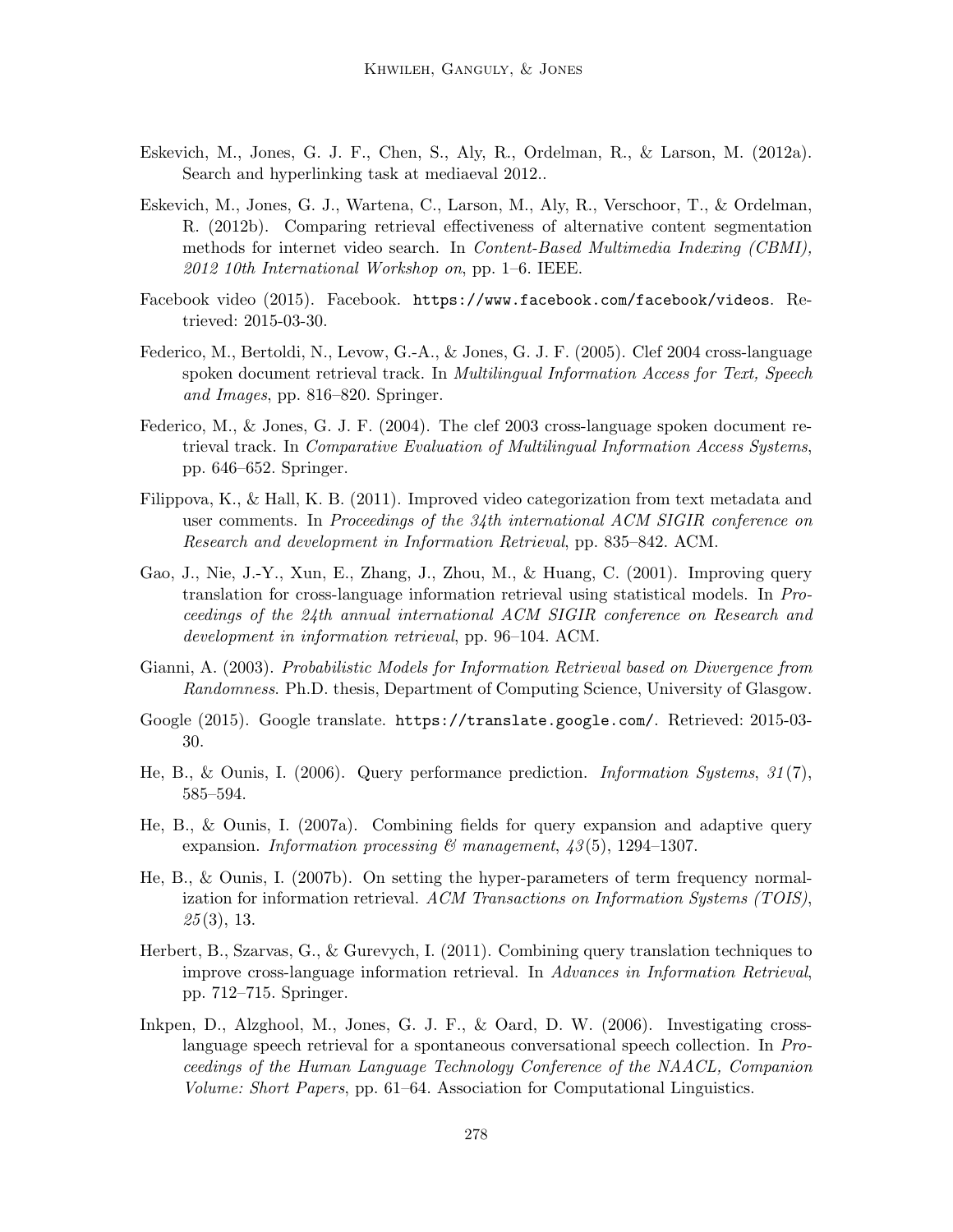- Jones, G. J., Zhang, K., Newman, E., & Lam-Adesina, A. M. (2007). Examining the contributions of automatic speech transcriptions and metadata sources for searching spontaneous conversational speech..
- Kishida, K., & Kando, N. (2006). A hybrid approach to query and document translation using a pivot language for cross-language information retrieval. Springer.
- Lam-Adesina, A. M., & Jones, G. J. (2006). Using string comparison in context for improved relevance feedback in different text media. In String Processing and Information Retrieval, pp. 229–241. Springer.
- Langlois, T., Chambel, T., Oliveira, E., Carvalho, P., Marques, G., & Falcão, A. (2010). Virus: video information retrieval using subtitles. In Proceedings of the 14th International Academic MindTrek Conference: Envisioning Future Media Environments, pp. 197–200. ACM.
- Larson, M., Newman, E., & Jones, G. J. F. (2009). Overview of videoclef 2008: Automatic generation of topic-based feeds for dual language audio-visual content. In Evaluating Systems for Multilingual and Multimodal Information Access, pp. 906–917. Springer.
- Larson, M., Newman, E., & Jones, G. J. F. (2010). Overview of videoclef 2009: New perspectives on speech-based multimedia content enrichment. In Multilingual Information Access Evaluation II. Multimedia Experiments, pp. 354–368. Springer.
- Lee, C.-J., Chen, C.-H., Kao, S.-H., & Cheng, P.-J. (2010). To translate or not to translate?. In Proceedings of the 33rd international ACM SIGIR conference on Research and development in information retrieval, pp. 651–658. ACM.
- Lee, C.-J., & Croft, W. B. (2014). Cross-language pseudo-relevance feedback techniques for informal text. In Advances in Information Retrieval, pp. 260–272. Springer.
- Leveling, J., Zhou, D., Jones, G. J., & Wade, V. (2010). Document expansion, query translation and language modeling for ad-hoc ir. In Multilingual Information Access Evaluation I. Text Retrieval Experiments, pp. 58–61. Springer.
- Macdonald, C., He, B., Plachouras, V., & Ounis, I. (2005). University of glasgow at trec 2005: Experiments in terabyte and enterprise tracks with terrier.. In TREC.
- Macdonald, C., Plachouras, V., He, B., Lioma, C., & Ounis, I. (2006). University of Glasgow at WebCLEF 2005: Experiments in per-field normalisation and language specific stemming. Springer.
- Magdy, W., & Jones, G. J. (2014). Studying machine translation technologies for largedata clir tasks: a patent prior-art search case study. Information Retrieval,  $17(5-6)$ , 492–519.
- McCarley, J. S. (1999). Should we translate the documents or the queries in cross-language information retrieval?. In Proceedings of the 37th annual meeting of the Association for Computational Linguistics on Computational Linguistics, pp. 208–214. Association for Computational Linguistics.
- MediaEval (2015). MediaEval Benchmarking Initiative for Multimedia Evaluation. http: //www.multimediaeval.org/. Retrieved: 2015-03-30.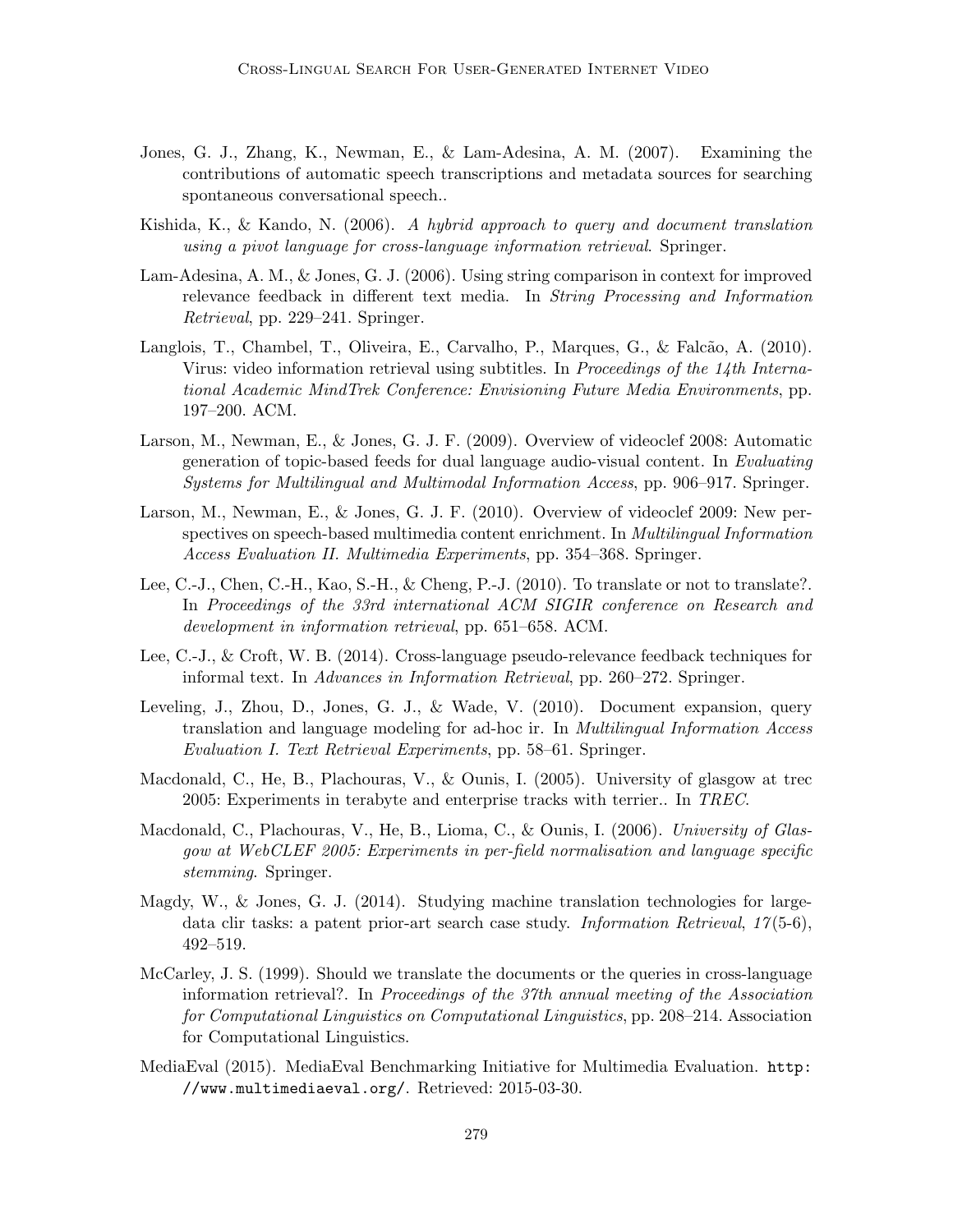- Mitra, M., Singhal, A., & Buckley, C. (1998). Improving automatic query expansion. In Proceedings of the 21st annual international ACM SIGIR conference on Research and development in information retrieval, pp. 206–214. ACM.
- Naaman, M. (2012). Social multimedia: highlighting opportunities for search and mining of multimedia data in social media applications. Multimedia Tools and Applications,  $56(1), 9-34.$
- Nikoulina, V., Kovachev, B., Lagos, N., & Monz, C. (2012). Adaptation of statistical machine translation model for cross-lingual information retrieval in a service context. In Proceedings of the 13th Conference of the European Chapter of the Association for Computational Linguistics, pp. 109–119. Association for Computational Linguistics.
- Oard, D. W., & Diekema, A. R. (1998). Cross-language information retrieval. Annual review of information science and technology, 33, 223–256.
- Oard, D. W., & Hackett, P. G. (1998). Document translation for cross-language text retrieval at the university of maryland. In Information Technology: The Sixth Text REtrieval Conference (TREC-6), pp. 687–696. US Dept. of Commerce, Technology Administration, National Institute of Standards and Technology.
- Oard, D. W., Wang, J., Jones, G. J. F., White, R. W., Pecina, P., Soergel, D., Huang, X., & Shafran, I. (2007). Overview of the clef-2006 cross-language speech retrieval track. In Evaluation of multilingual and multi-modal information retrieval, pp. 744– 758. Springer.
- Over, P., Awad, G. M., Fiscus, J., Antonishek, B., Michel, M., Smeaton, A. F., Kraaij, W., & Quénot, G.  $(2011)$ . Trecvid 2010–an overview of the goals, tasks, data, evaluation mechanisms, and metrics..
- Pal, D., Mitra, M., & Datta, K. (2013). Improving query expansion using wordnet. CoRR, abs/1309.4938.
- Parton, K., McKeown, K. R., Allan, J., & Henestroza, E. (2008). Simultaneous multilingual search for translingual information retrieval. In Proceedings of the 17th ACM conference on Information and knowledge management, pp. 719–728. ACM.
- Pecina, P., Hoffmannová, P., Jones, G. J., Zhang, Y., & Oard, D. W. (2008). Overview of the clef-2007 cross-language speech retrieval track. In Advances in Multilingual and Multimodal Information Retrieval, pp. 674–686. Springer.
- Peters, C., Braschler, M., & Clough, P. (2012). Multilingual information retrieval: From research to practice. Springer Science & Business Media.
- Pirkola, A., Hedlund, T., Keskustalo, H., & Järvelin, K. (2001). Dictionary-based crosslanguage information retrieval: Problems, methods, and research findings. Information retrieval, 4 (3-4), 209–230.
- Plachouras, V., He, B., & Ounis, I. (2004). University of glasgow at trec 2004: Experiments in web, robust, and terabyte tracks with terrier.. In TREC.
- Rogati, M., & Yang, Y. (2002). Cross-lingual pseudo-relevance feedback using a comparable corpus. In Evaluation of Cross-Language Information Retrieval Systems, pp. 151–157. Springer.